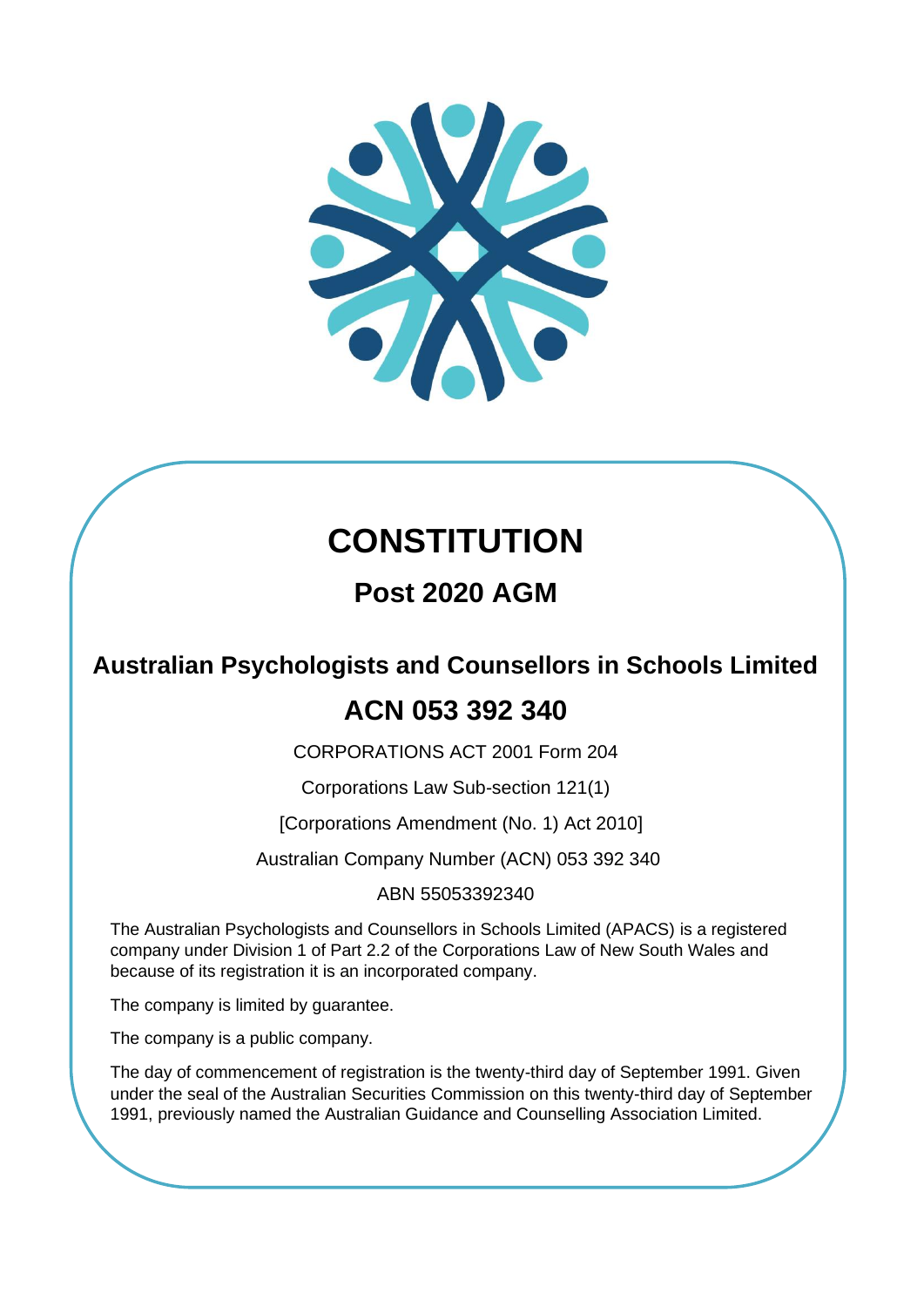## **CONTENTS**

## **Page Number**

| 2<br>3<br>4 | The Company<br>Definitions and interpretations<br>Objects<br><b>Powers and Functions</b> | 4<br>4<br>5<br>6 |
|-------------|------------------------------------------------------------------------------------------|------------------|
|             | <b>Part 2 - Membership</b>                                                               |                  |
| 5           | Admission to Membership                                                                  | 6                |
| 6           | <b>Classes of Membership</b>                                                             | 6                |
|             | Register of members                                                                      | 8                |
| 8           | Subscriptions                                                                            | 8                |
| 9           | Members' liabilities                                                                     | 8                |
|             | $AD = D = L + L = L + L = L + L = L + L = L$                                             | ົ                |

<span id="page-1-3"></span><span id="page-1-2"></span>10 Resolution of disputes 8 11 Resolution of complaints 8 12 Right of appeal of disciplined member 9

### <span id="page-1-4"></span>**Part 3 - The APACS Committee**

**Part 1 – Preliminary**

<span id="page-1-1"></span><span id="page-1-0"></span>

| 13 Powers of APACS Committee                       | 10 |
|----------------------------------------------------|----|
| 14 Composition of APACS Committee                  | 10 |
| 15 APACS Committee members roles                   | 11 |
| 16 Election of APACS Committee members             | 11 |
| 17 Number of Committee members                     | 13 |
| 18 Casual vacancies                                | 13 |
| 19 Filling of vacancies                            | 13 |
| 20 Removal of APACS Committee member               | 14 |
| 21 APACS Committee meetings and quorum             | 14 |
| 22 Delegation by APACS Committee to Sub-Committees | 16 |
| 23 Voting and decisions                            | 16 |
| 24 Conflict of Interest                            | 16 |

## **Part 4 - General meetings**

<span id="page-1-8"></span><span id="page-1-7"></span><span id="page-1-6"></span><span id="page-1-5"></span>

|     | 25 Annual general meetings - holding of               | 17 |
|-----|-------------------------------------------------------|----|
| 26  | Annual general meetings - calling of and business at  | 17 |
| 27  | Special general meetings - calling of and business at | 18 |
| 28  | <b>Notice</b>                                         | 18 |
| 29  | Quorum for general meetings                           | 19 |
| 30  | Chairperson                                           | 19 |
| -31 | Adjournment                                           | 19 |
|     | 32 Making of decisions                                | 19 |
|     | 33 Changes to the constitution                        | 20 |
| 34  | <b>Special resolutions</b>                            | 20 |
| 35  | Voting                                                | 20 |
| 36  | Proxy votes                                           | 20 |
| 37  | <b>Ballots</b>                                        | 21 |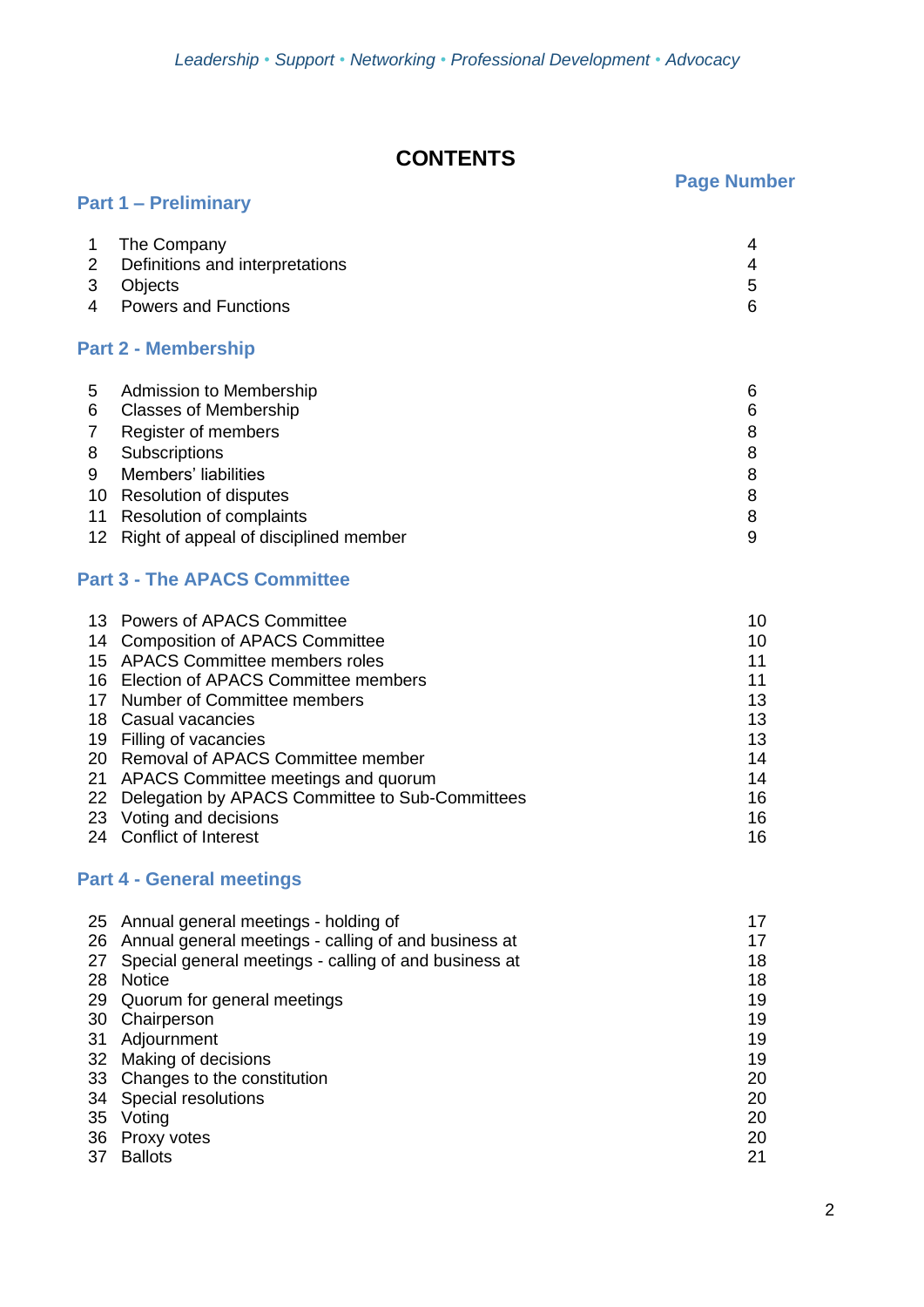## **CONTENTS** (*cont*.)

**Page Number**

## **Part 5 – Miscellaneous**

<span id="page-2-0"></span>

| 38 | Insurance                        | 21    |
|----|----------------------------------|-------|
|    | 39 Funds - source                | 21    |
|    | 40 Funds - management            | 21    |
|    | 41 Custody of records            | 21    |
|    | 42 Inspection of records         | 21    |
|    | 43 Service of notices            | 22    |
|    | 44 Financial Records             | 22    |
|    | 45 Auditor                       | 22    |
|    | 46 Indemnity                     | 22    |
|    | 47 State Affiliated Associations | 23    |
| 48 | <b>Dissolution</b>               | 23-24 |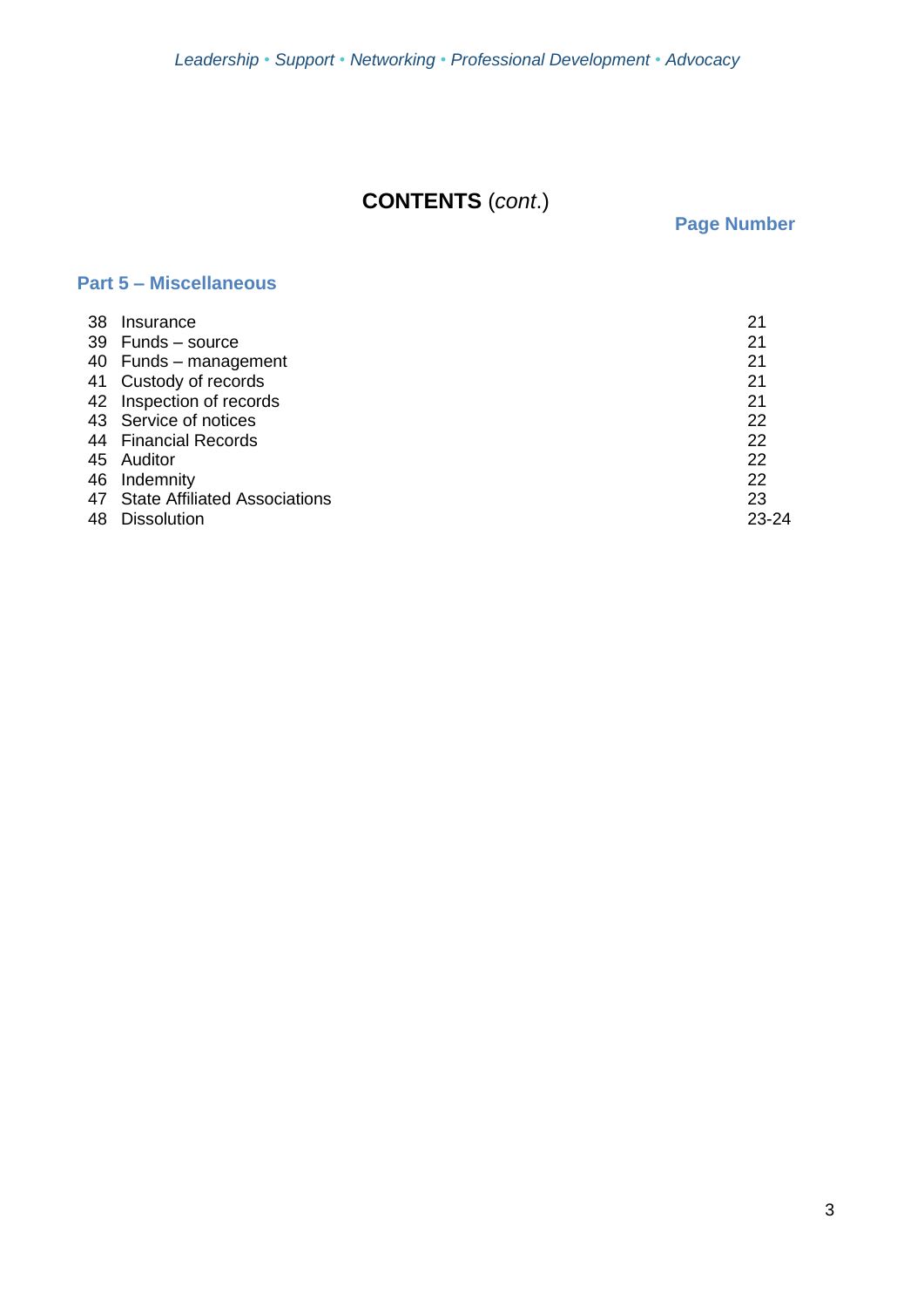## **Part 1 – Preliminary**

#### **1. The Company**

- 1.1 The name of the Company shall be Australian Psychologists and Counsellors in Schools Limited (in these Rules called 'APACS').
- 1.2 APACS is a not-for-profit public company limited by guarantee which is established to, and to continue to, fulfil the Objects as set out in clause 3.

#### **2. Definitions and Interpretations:**

The *Act* means the Corporations Act 2001 (Cth)

*AHPRA* refers to the Australian Health Practitioner Regulation Agency.

*APACS* refers to the Australian Psychologists and Counsellors in Schools.

*APACS Committee* refers to the APACS Committee whose powers are set out in clause [14.](#page-1-0)

*APACS Committee Members* are those persons whose roles are set out in clause [15](#page-1-1) **.**

#### *APACS Secretary* means:

- the person holding office under this constitution as secretary of APACS, or
- if no such person holds that office, the public officer of APACS as listed with ASIC.

*APS* refers to the Australian Psychological Association Limited ACN 000 543.

**Counsellor** refers to professionals working in schools with work titles such as, but not limited to, school counsellor, guidance officer or student counsellor and who has post graduate qualifications in psychology or counselling from a recognized tertiary institution.

**Directors** for the purposes of the Corporations Act requirements, will be the persons set out in clause [14.](#page-1-0)2.

*General Meetings* refer to the *Annual General Meeting* (AGM) of APACS where all members of APACS are invited to participate or a *Special General Meeting* where all members of APACS are invited to participate in important decisions or urgent matters.

**Member** or **member of APACS** unless the context does not permit, refers to a member of an approved State Affiliated Association, such person to have voting rights appropriate to their level of membership.

*Ordinary Meeting* means a meeting of the APACS Committee.

*Ordinary Meeting Resolutions* are resolutions passed at an Ordinary Meeting or between APACS Committee meetings.

*Other positions* are elected positions at the APACS AGM and additional positions may be appointed by the APACS Committee. State representatives are elected or appointed by the State Affiliated Association and not the APACS Committee.

**Psychologist** is a person registered with the Psychology Board of Australia (PsyBA) which is part of the Australian Health Practitioner Regulation Agency (AHPRA).

**Regulations** is a document as determined and amended by an Ordinary Meeting Resolution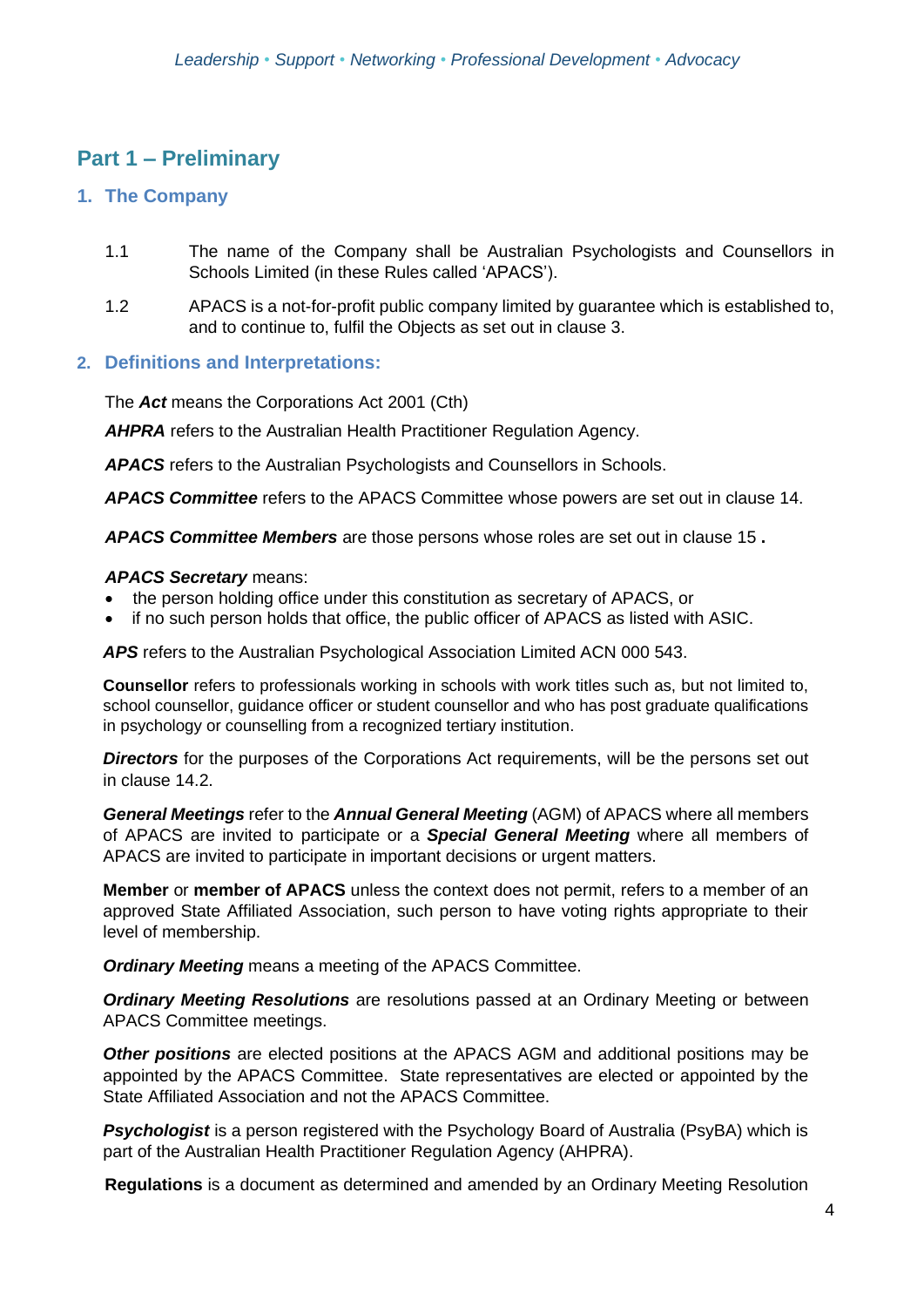that outlines processes and standing orders relevant for the conduct of the affairs of APACS.

*Resolution/Motion* is not defined in the Corporations Act (2001) and is an ordinary resolution requiring a simple majority (>50% of members present at the meeting) to pass.

*Special Resolution* is defined in section 9 of the Corporations Act as one that is passed by at least three quarters (75%) of the votes cast by members at a General Meeting or Special General Meeting being in favour of the resolution.

*State Affiliated Association* is an Australian state or territory based incorporated association that is primarily concerned with school psychology or school counselling and which is formally approved by the APACS Committee as a State Affiliated Association.

*State Affiliated Association Committee* refers to a State Affiliated Association's Committee pursuant to the State Affiliated Association's constitution.

*Sub-Committee* refers to a committee or working party of the APACS Committee which reports to the APACS Committee.

#### **3. Objects**

The objects of APACS are:

- 3.1 To promote evidence-based approaches to support positive educational outcomes and wellbeing for children and young people in Australian schools.
- 3.2 To provide and promote relevant professional development, training and supervision.
- 3.3 To promote the role of psychologists, counsellors and guidance officers in schools as one of significance in education.
- 3.4 To offer a forum for members to discuss matters of common concern and professional interest and practice through various medium.
- 3.5 To arrange, provide for, or join in arranging and providing for, the holding of conferences, workshops and meetings on subjects of general and special interest to persons interested in school psychology and school counselling.
- 3.6 To advocate on issues which affect the ability of APACS members to meet their responsibilities to students, school communities and the profession.
- 3.7 To promote research in school psychology and school counselling.
- 3.8 To provide and share evidence-based information, advice and opinion, to other local or international professional organisations, to government and to the general public.
- 3.9 To publish and promote journals and other publications, gratuitously or otherwise as the APACS may think expedient in connection with the objects of APACS.
- 3.10 To collaborate with other professional, educational and community organisations.
- 3.11 To establish and maintain a register of members.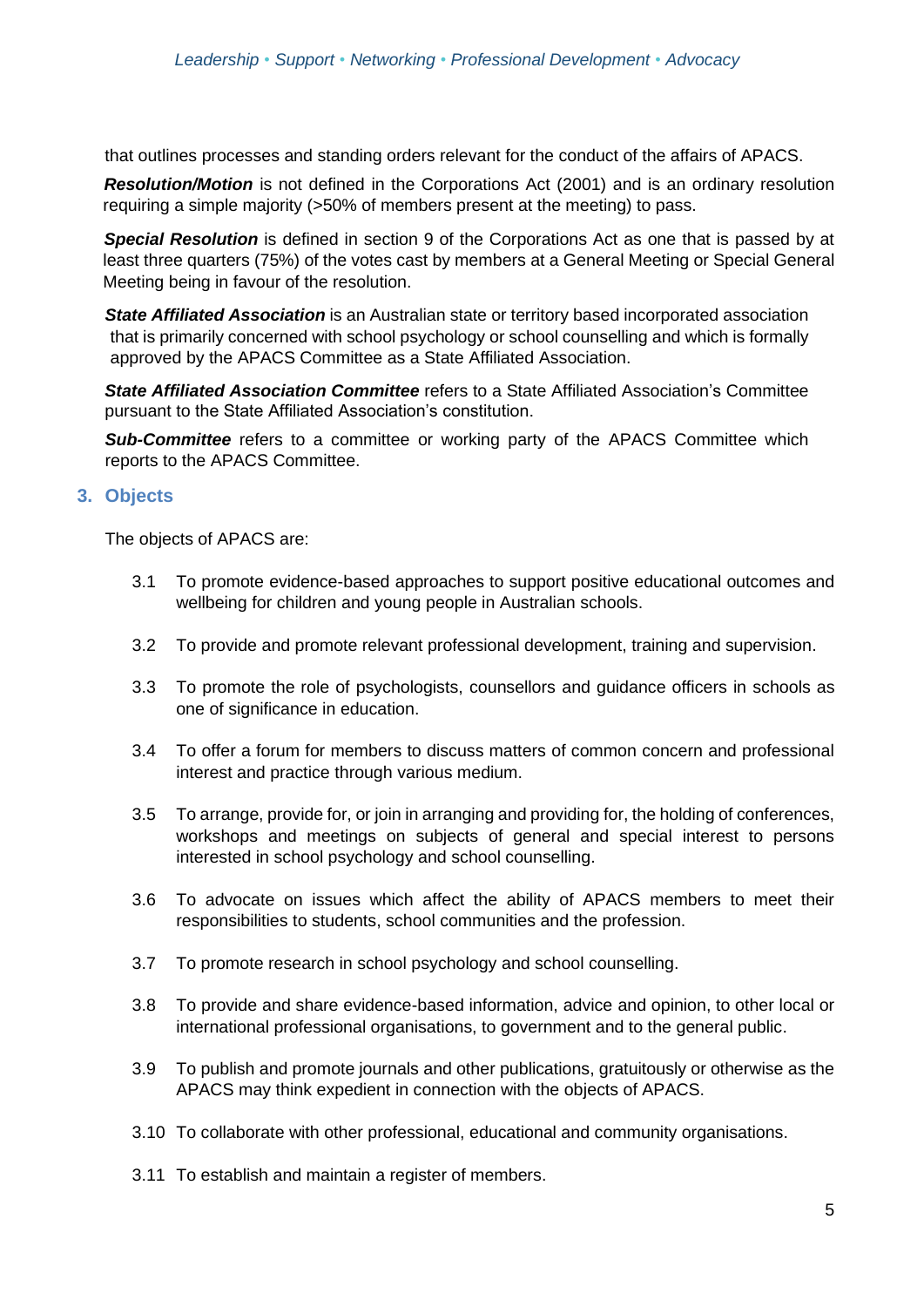- 3.12 To enact and collect subscriptions and to invite sponsorship or donations to the funds of APACS by any lawful means.
- 3.13 To affiliate with national and/or international school psychology and counselling organisations having objects in accordance with the Association.

#### **4. Powers and Functions**

- 4.1 In pursuit of the achievement of those objects, APACS shall have all powers and functions necessary or desirable to carry out its affairs, for example:
	- enter into contracts:
	- acquire, hold, deal with and dispose of property; and
	- make charges for services and facilities it supplies.
- 4.2 APACS must not distribute any income or assets directly or indirectly to its members, except as provided in clauses 4.3 and [48.](#page-2-0)
- 4.3 Clause 4.2 does not stop APACS from doing the following things, provided they are done in good faith:
	- 4.3.1 paying a member for goods or services they have provided or expenses they have properly incurred at fair and reasonable rates or rates more favourable to APACS; or
	- 4.3.2 making a payment to a member in carrying out APACS's purpose(s).

### **Part 2 – Membership**

#### **5. Admission to Membership**

- 5.1. Admission to Membership of APACS is through a State Affiliated Association and is subject to that State Affiliated Association's constitution and nomination and approval processes.
- 5.2 Membership of APACS follows the approval processes by the State Affiliated Association.

#### **6. Classes of Membership**

- 6.1 Categories of membership are aligned with the levels of membership in each State Affiliated Association as approved, from time to time, by the APACS Committee or general meeting.
- 6.2 In addition, the APACS Committee may confer the categories of APACS membership in clauses 6.3 and 6.4.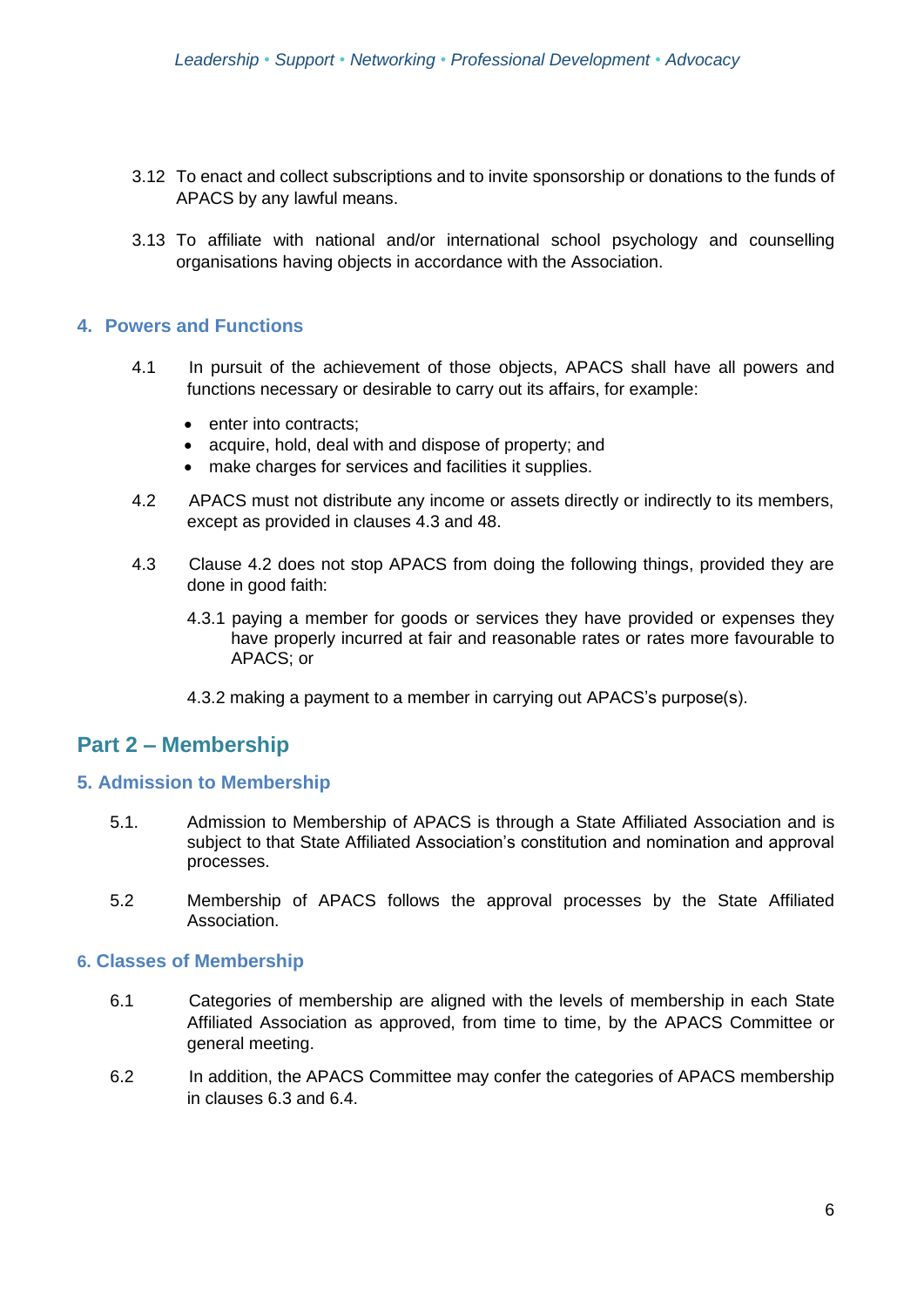#### **6.3 Life Member**

- 6.3.1 A Life Member APACS is a person who is a Member of APACS who has been conferred Life Membership at an APACS Annual General Meeting in recognition of exceptional contributions over a significant amount of time to the profession and organisation at both the state and national level.
- 6.3.2 A Life Member is entitled to Members rights from the date of their election and shall be exempt from the payment of all subscriptions. The number of Life Members APACS shall be limited to five in each State Affiliated Association with a maximum of two to be conferred in any one year.
- 6.3.4 Nominations of members for Life Membership from State Affiliated Associations or the APACS Committee will be considered by an Ordinary Meeting and if supported, referred to the next Annual General Meeting.
- 6.3.5 A Life Member of a State Affiliated Association not conferred by the APACS Annual General Meeting is the financial responsibility of that State Affiliated Association.
- 6.3.6 Recipients of Life Membership APACS will be recognised through the APACS website and/or other platforms.

#### **6.4 Post Nominals.**

- 6.4.1 Members of APACS are entitled to use the post nominal 'Member APACS' or 'MAPACS' after their name while they remain members of APACS.
- 6.4.2 Life Members of APACS will be entitled to use the post nominal 'Life Member APACS' while they remain a Life Member of APACS.
- 6.4.6 Associate and Student Members are not entitled to use APACS post nominals.

#### **6.5 Voting rights**

- 6.5.1 Members and Life Members shall have full voting rights.
- 6.5.2 Associate and Student Members shall not have voting rights.

#### **6.6 Cessation of membership**

- 6.6.1 A person ceases to be a Member of APACS, if the person is no longer eligible to be a Member of a State Affiliated Association, if the person resigns membership of the State Affiliated Association of which they joined and does not within a reasonable time join another State Affiliated Association;
- 6.6.2 is expelled from their State Affiliated Association; or
- 6.6.3 otherwise ceases to be a member of the State Affiliated Association; or
- 6.6.4 dies.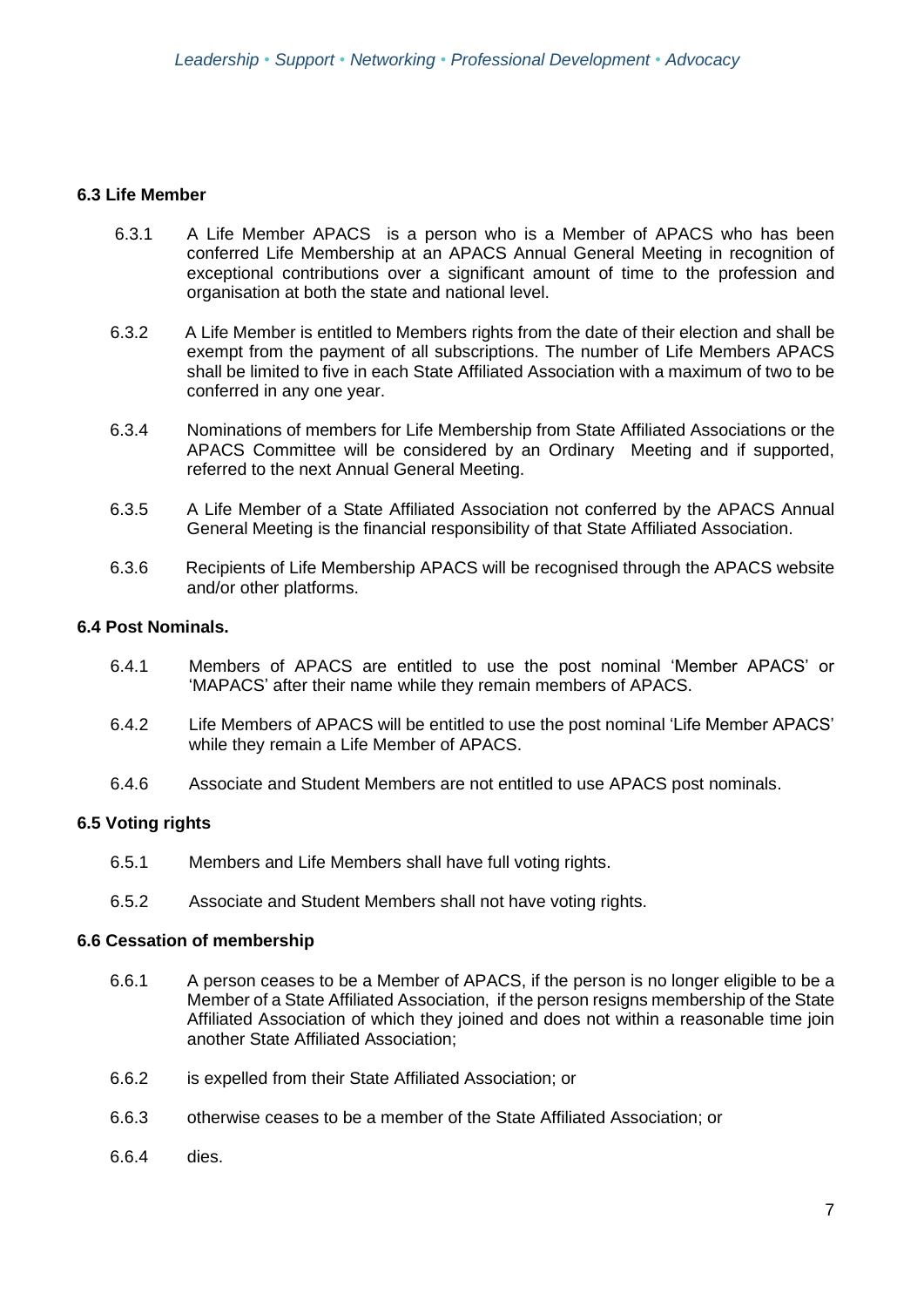#### **6.7 Membership entitlements not transferable**

6.7.1 A right, privilege or obligation which a person has by reason of being a member of APACS is not capable of being transferred or transmitted to another person and terminates on cessation of the person's membership under clause 5.1.

#### **7. Register of members**

- 7.1 The APACS Membership Secretary or delegate must establish and maintain the register of members of APACS specifying at least the name, postal address, e-mail address, phone numbers or other relevant forms of contact and the State Affiliated Association of each person.
- 7.2 The register of members must be kept securely in Australia on APACS's official electronic storage account and at APACS's official address.
- 7.3 A member must not use information about a person obtained from the register to contact or send material to the person, other than for the purpose of sending a:
	- 7.4.1 journal
	- 7.4.2 approved research correspondence or submissions
	- 7.4.3 newsletter
	- 7.4.4 notice in respect of a meeting
	- 7.4.5 an event relating to APACS
	- 7.4.6 other material relating to APACS
	- 7.4.7 other relevant material approved by the APACS Committee.
- 7.4 Having regard to privacy and confidentiality considerations, if a member (other than for the purposes in 7.3) requests information contained on the register about another member/s other than the member's name that information must not be made available for inspection without that member's consent.

#### **8. Subscriptions**

- 8.1 A member of APACS will, on admission to membership and on each renewal of membership pay to APACS, through their State Affiliated Association, an annual affiliation fee, the amount of which will be determined from time to time, by a General Meeting following the recommendation of an Ordinary Meeting.
- 8.2 The Treasurer will request affiliation fees from State Affiliated Associations based on their membership numbers as at the Affiliate's AGM each year.

#### **9. Members' liabilities**

9.1 In the event of a winding up of the Association, the liability of each Member to contribute towards payment of the debts and liabilities of the Association or the costs, charges and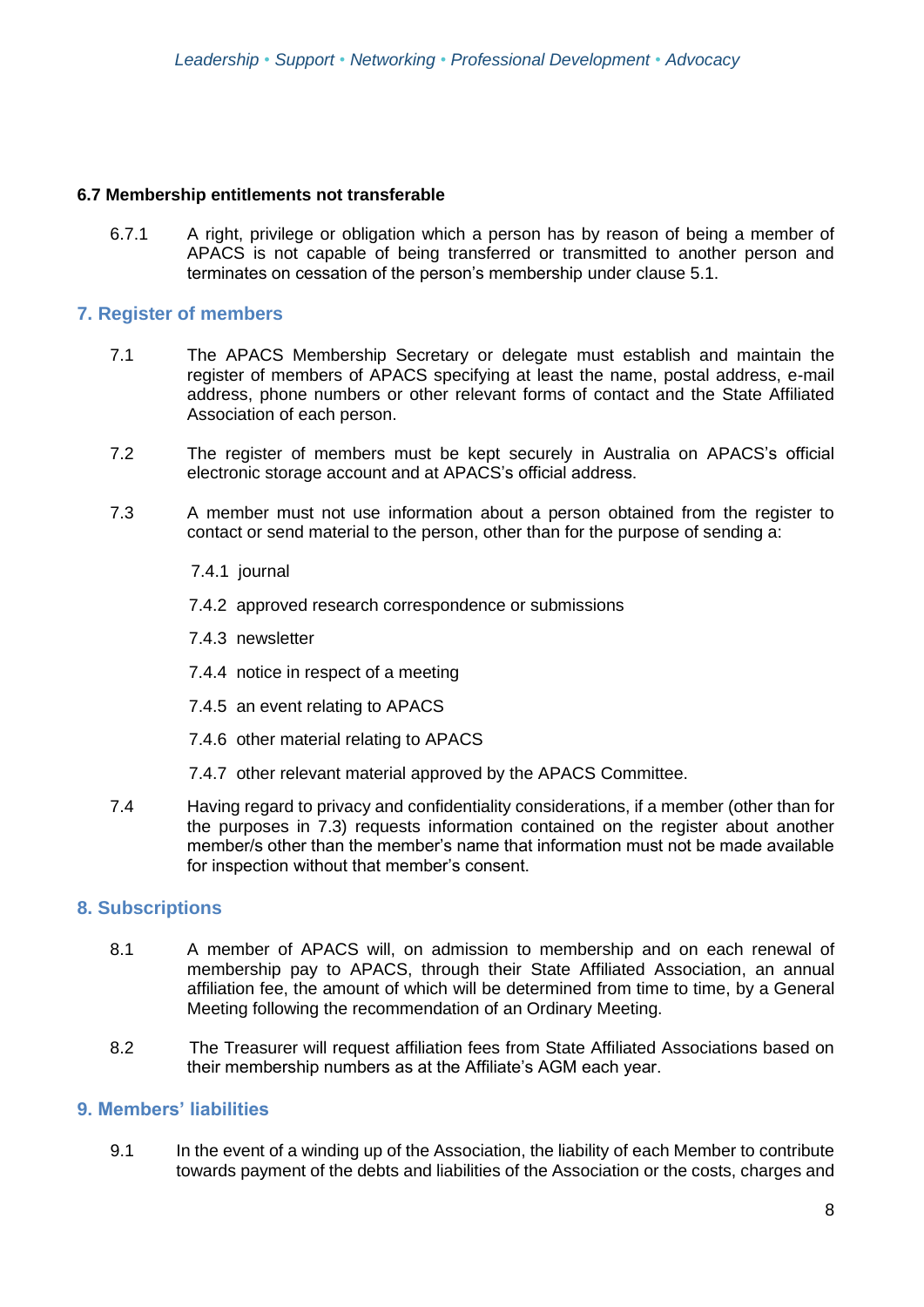expenses of winding up the Association is limited to all outstanding affiliation fees owed by that Member in accordance with clause [8.](#page-1-2)

#### **10. Resolution of disputes**

- 10.1 A dispute between a member and another member (in their capacity as members of APACS) may be referred to the APACS Committee to manage according to the provisions set out in clauses [11](#page-1-3) and [12.](#page-1-4)
- 10.2 If a dispute is not resolved by mediation within 3 months of the referral to the APACS Committee, the dispute is to be referred to arbitration.

#### **11. Resolution of complaints**

- 11.1 A complaint may be made to the APACS Committee by any member when a member of APACS has refused or neglected to comply with a provision or provisions of this Constitution or they have been deemed to willfully act in a manner detrimental to the interests of APACS. The matter should initially be referred immediately to the member's State Affiliated Association.
- 11.2 The APACS Committee may refuse to deal with a complaint if it considers the complaint to be trivial or vexatious in nature and will communicate the reason/s for this decision.
- 11.3 If the APACS Committee decides to deal with the complaint, the APACS Committee:
	- 11.3.1 must cause notice of the complaint to be served on the member
	- 11.3.2 must give the member at least 14 days from the time the notice is served within which to make submissions to the APACS Committee in connection with the complaint, and
	- 11.3.3 must take into consideration any submissions made by the member in connection with the complaint.
- 11.4 The APACS Committee may, by resolution, expel the member from APACS or suspend the member from membership of APACS if, after considering the complaint and any submissions made in connection with the complaint, it is satisfied that the facts alleged in the complaint have been proved and the expulsion or suspension is warranted in the circumstances. This includes but is not restricted to suspension from APACS whilst a member is being investigated for misconduct through their workplace, APS, AHPRA or any other body associated with their work as a psychologist or counsellor in schools.
- 11.5 If the APACS Committee expels or suspends a member, APACS Secretary must, within 7 days after the action is taken, cause written notice to be given to the member of the action taken, of the reasons given by the APACS Committee for having taken that action and of the member's right of appeal under clause 12.
- 11.6 The expulsion or suspension does not take effect:
	- 11.6.1 until the expiration of the period within which the member is entitled to appeal against the resolution concerned; or
	- 11.6.2 if within that period the member exercises the right of appeal, unless and until APACS confirms the resolution under clause 12, whichever is the later.
- **12. Right of appeal of disciplined member**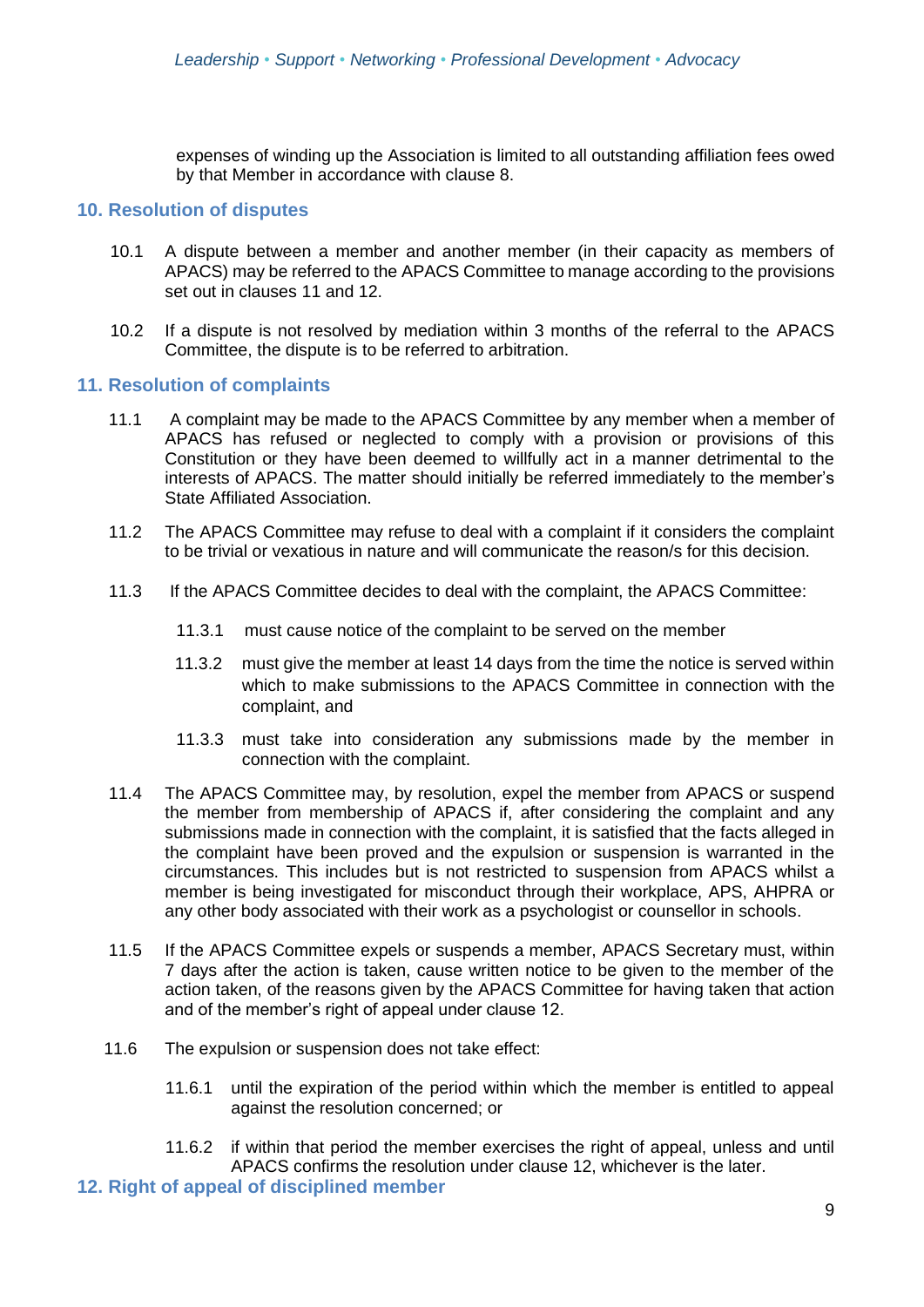- 12.1 A member may appeal to APACS in General Meeting against a resolution of the APACS Committee under clause 11, within 7 days after notice of the resolution is served on the member, by lodging with APACS Secretary a notice to that effect.
- 12.2 The notice may, but need not, be accompanied by a statement of the grounds on which the member intends to rely for the purposes of the appeal.
- 12.3 On receipt of a notice from a member under subclause 12.1, APACS Secretary must notify the APACS Committee which is to convene a General Meeting of APACS to be held within 28 days after the date on which the Secretary received the notice.
- 12.4 At a General Meeting of APACS convened under subclause 12.3:
	- 12.4.1 no business other than the question of the appeal is to be transacted; and
	- 12.4.2 the APACS Committee and the member must be given the opportunity to state their respective cases orally or in writing, or both; and
	- 12.4.3 the members present are to vote by secret ballot on the question of whether the resolution should be confirmed or revoked.
- 12.5 The appeal is to be determined by a simple majority of votes cast by members of APACS.

## **Part 3 – The APACS Committee**

#### **13. Powers of APACS Committee**

- 13.1 Subject to the Act and this Constitution and to any resolution passed by APACS in a General Meeting, the APACS Committee:
	- 13.1.1 is to control and manage the affairs of APACS in accordance with the objects; and
	- 13.1.2 may exercise all such functions, other than those functions that are required by this Constitution to be exercised at a General Meeting of members of APACS; and
	- 13.1.3 has power to perform all such acts that appear to the APACS Committee to be necessary or desirable for APACS.

#### **14. Composition of APACS Committee**

- 14.1 The APACS Committee is to consist of:
	- 14.1.1 the President, Treasurer, Secretary and Membership Secretary;
	- 14.1.2 the Immediate Past President or President Elect, but not both;
	- 14.1.3 additional APACS Committee roles, such as Journal Editor and Newsletter Editor; and
	- 14.1.4 representatives elected by each State Affiliated Association.
- 14.2 The APACS Directors registered with ASIC by APACS are as follows: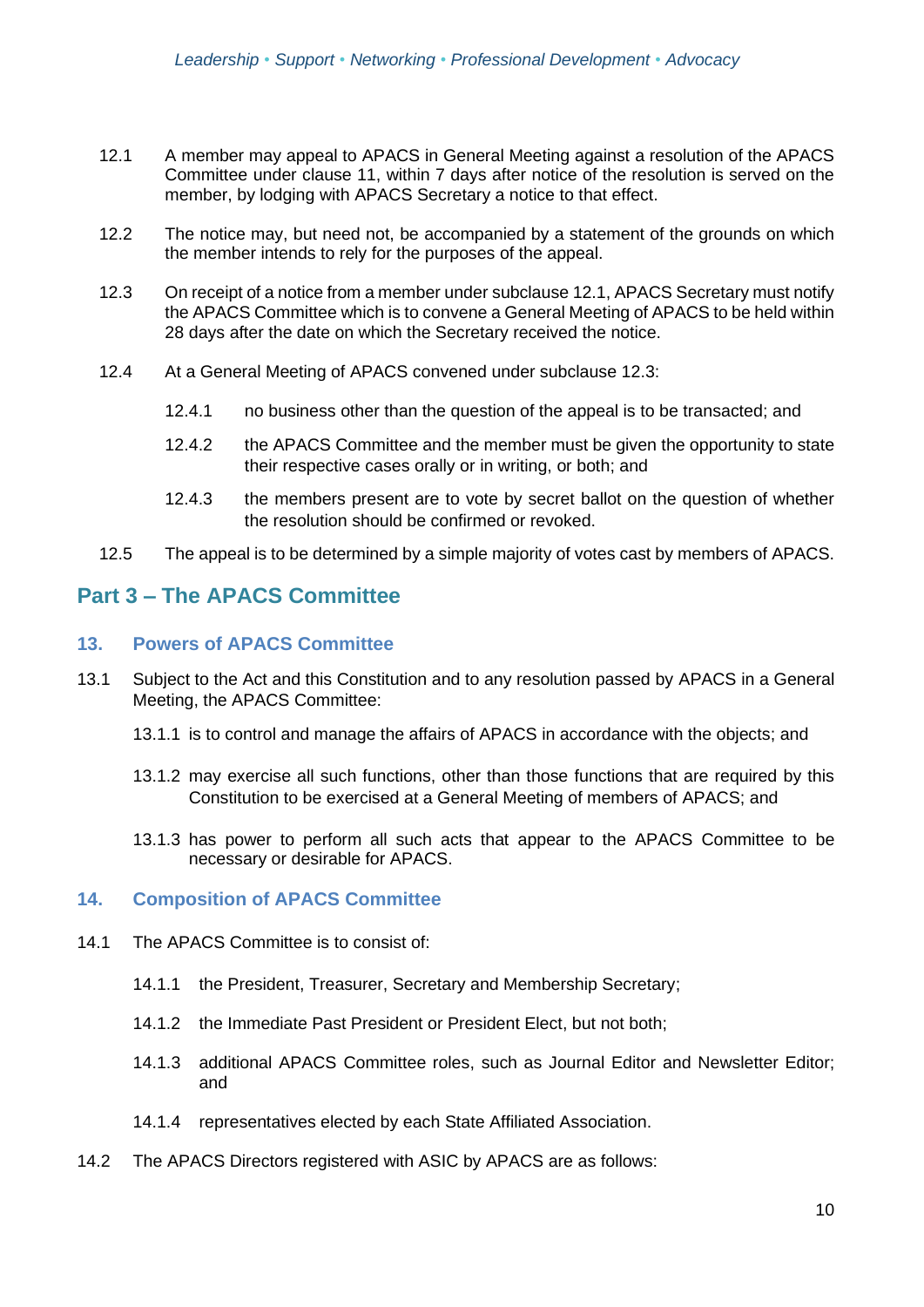- 14.2.1 the President
- 14.2.2 the Treasurer
- 14.2.3 the Secretary
- 14.2.4 the Membership Secretary
- 14.3 An APACS Director may only hold one APACS elected Committee position.
- 14.4 Each member of the APACS Committee is, subject to this Constitution, to hold office for a term of one year until the conclusion of the Annual General Meeting following the date of the member's election.
- 14.5 Re-election is not automatic.
- 14.6 All members of the APACS Committee must be financial members of APACS.

#### **15. APACS Committee Roles**

15.1 President

It is the duty of the President to:

- 15.1.1 chair all Ordinary and General Meetings;
- 15.1.2 ensure compliance with provisions of this Constitution;
- 15.1.3 champion the strategic direction of APACS; and
- 15.1.4 represent APACS when and as required.
- 15.2 Secretary

It is the duty of the Secretary to:

- 15.2.1 keep records of appointments of Directors and Members of the APACS Committee;
- 15.2.2 maintain the names of Members of the APACS Committee present at Ordinary, General or Special General Meetings;
- 15.2.3 keep minutes of all proceedings at Ordinary and General Meetings; and
- 15.2.4 maintain the Regulations, a record of APACS Committee resolutions, and Standing Orders.
- 15.3 Treasurer

It is the duty of the Treasurer to:

- 15.3.1 ensure that all money due to APACS is collected and received and that all payments authorised by APACS are made; and
- 15.3.2 that correct records and accounts are kept showing the financial affairs of APACS, including full details of all receipts and expenditure connected with the activities of APACS.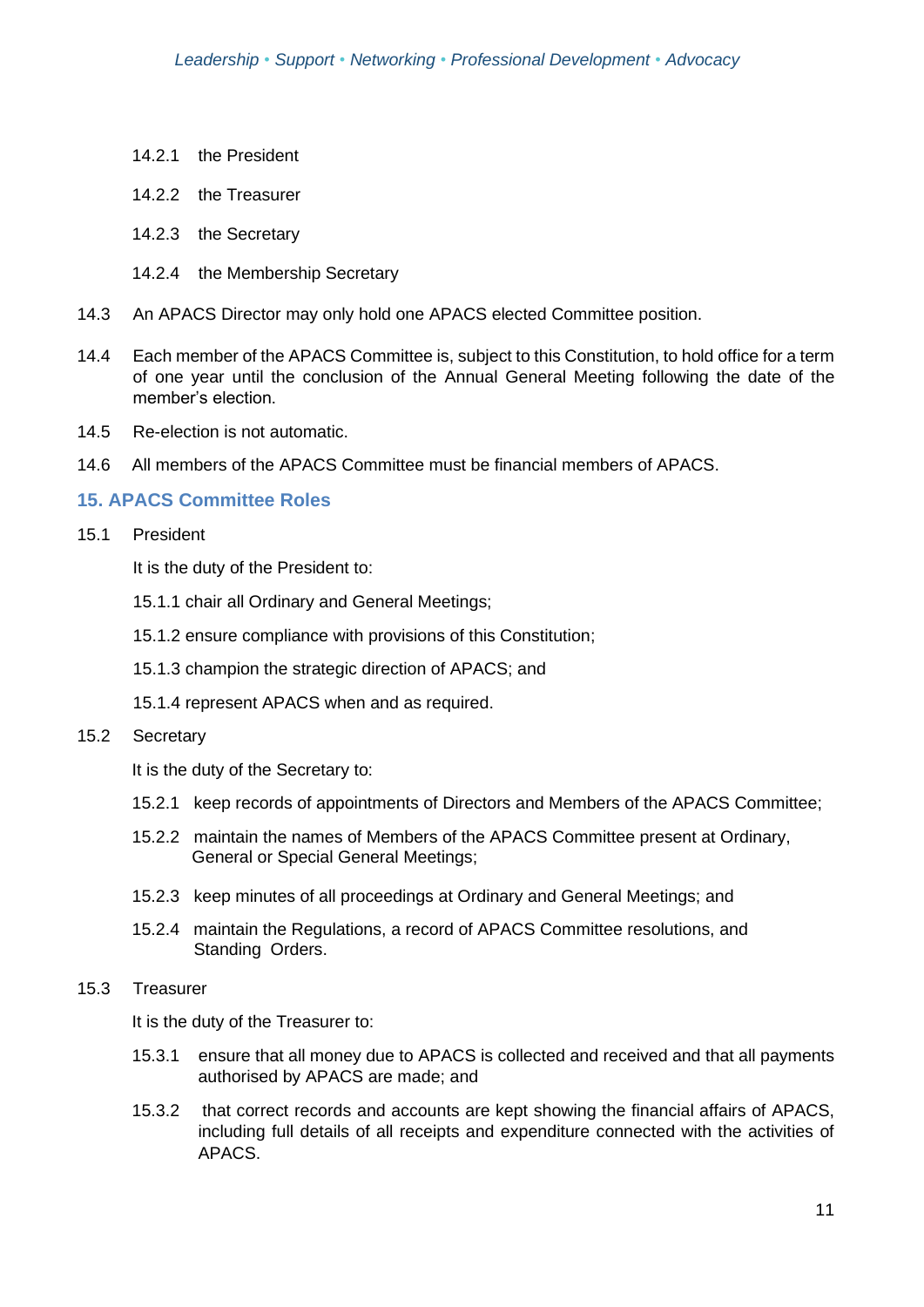15.4 Membership Secretary

It is the duty of the Membership Secretary to:

- 15.4.1 maintain a register of APACS members;
- 15.4.2 request membership lists from State Affiliated Associations; and
- 15.4.3 ensure that the membership register is kept securely and that access to the register is for APACS approved activities and in line with privacy and confidentiality requirements.
- 15.5 Additional APACS Committee roles to be outlined in the Regulations.

#### **16. Election/Appointment to the APACS Committee**

- 16.1 All directors and additional Members of the APACS Committee shall retire at each Annual General Meeting but shall all be eligible for re-election except those persons holding limited tenure positions on the APACS Committee and representatives of State Affiliated Associations. The APACS Secretary manages the nomination process according to the Regulations. The President and Secretary will both be eligible for election for two consecutive one-year terms after which they will be eligible for election to other positions on the APACS Committee.
- 16.2 The retiring President is eligible for election as Immediate Past President for one term.
- 16.3 When a President has been elected for a second one-year term, nominations for the position of President Elect may be accepted and a ballot conducted.
- 16.4 APACS Secretary must by notice in writing to members call for nominations from amongst all members eligible to vote for positions vacant from the next Annual General Meeting:
	- 16.4.1 using any technology that gives the members as a whole a reasonable opportunity to participate.
	- 16.4.2 not more than six months or less than four weeks before each Annual General Meeting.
- 16.5 Each nomination must be signed:
	- 16.5.1 by not less than two members eligible to vote, and
	- 16.5.2 on the prescribed form provided for that purpose, and
	- 16.5.3 certified by the nominee, and
	- 16.5.4 received electronically by close of business on the date specified.
- 16.6 If the number of nominations received for each position or category of position (such as general APACS Committee positions) is equal to the number of vacancies for each of those positions or category of position then those nominations for those positions will be automatically elected.
- 16.7 Further nominations shall be called for at the Annual General Meeting from the floor for those positions for which no nominations have been received.
- 16.8 If the number of nominations received for each position or category of position exceeds the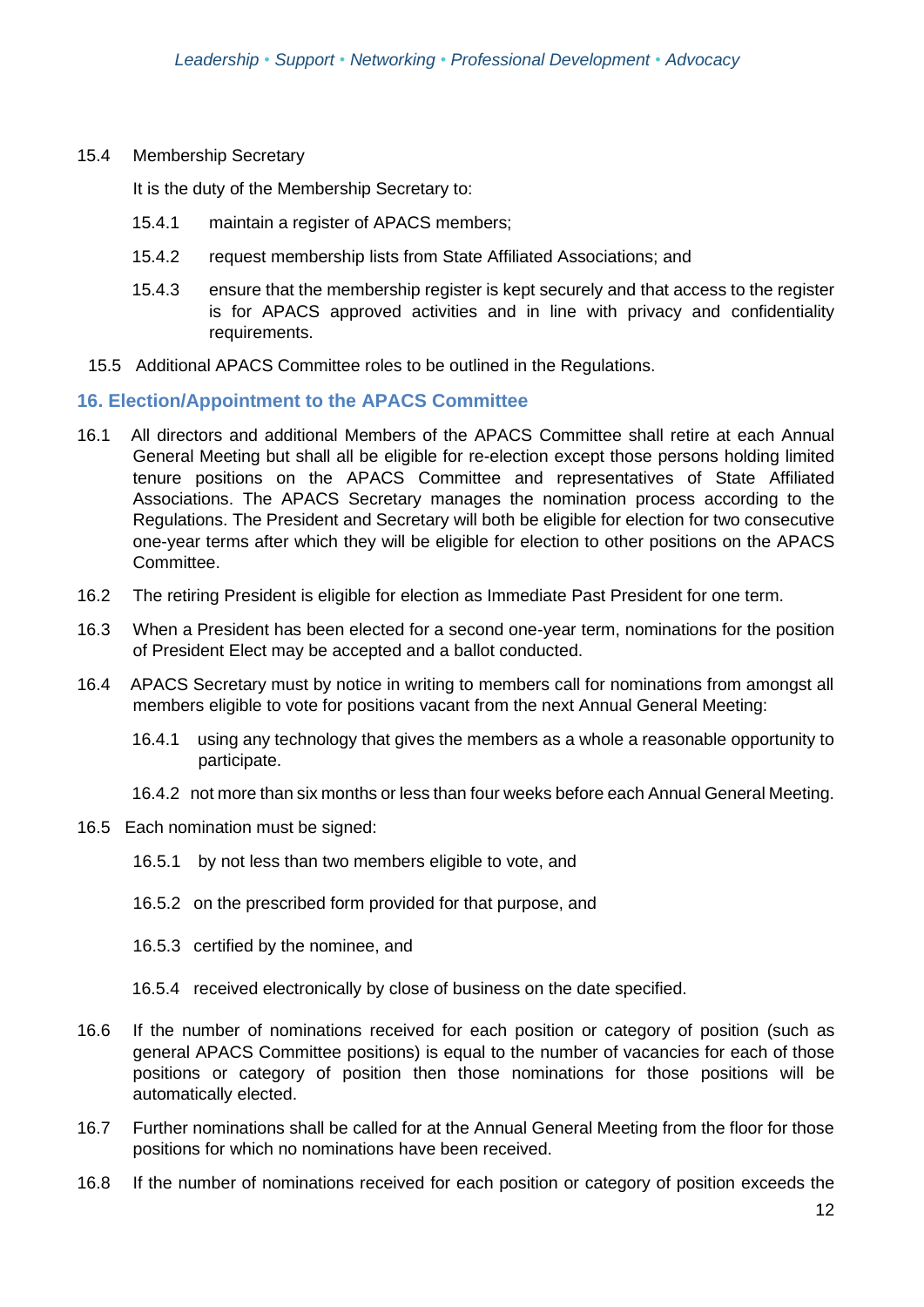number of vacancies to be filled for that position or category of position, a secret ballot is to be held, for those positions or category of positions, managed by APACS Secretary.

- 16.9 A person nominated as a candidate for election as an APACS Committee member must be a Member of APACS eligible to vote.
- 16.10 APACS Committee membership is ratified at the AGM and the new APACS Committee takes effect as from the conclusion of the AGM. The nomination of a candidate for election under these rules is not valid if that candidate has already been elected to another office at the same election.
- 16.11 Each member of the APACS Committee shall, subject to these rules, hold office until the conclusion of the Annual General Meeting following the date of the member's election.

#### **17. Number of Committee Members**

- 17.1 APACS may, from time to time, by Resolution passed at an Ordinary Meeting increase or reduce the number of officers or other members of the APACS Committee.
- 17.2 The APACS Committee shall have power at any time and from time to time, to appoint any person to the APACS Committee, either to fill a casual vacancy or other vacancy on the APACS Committee but the total number of officers or other members of the APACS Committee shall not at any time exceed the number fixed in accordance with 17.1. Any officer or other member of the APACS Committee so appointed shall hold office only until the next Annual General Meeting.

#### **18. Casual Vacancies on APACS Committee**

- 18.1 The position held by a member of the APACS Committee shall become vacant if the member:
	- 18.1.1 ceases to be a member of APACS; or
	- 18.1.2 becomes an insolvent under administration within the meaning of the Corporations Act 2001 of the Commonwealth; or
	- 18.1.3 becomes prohibited from being a Director of a Company by reason of any order made under the Law; or
	- 18.1.4 becomes of unsound mind or a person whose person or estate is liable to be dealt with in any way under the law relating to mental health or dies; or
	- 18.1.5 is convicted of an offence involving fraud or dishonesty for which the maximum penalty on conviction is imprisonment for more than 3 months; or
	- 18.1.5 resigns from the position or APACS by notice in writing to APACS; or
	- 18.1.6 is absent without the consent of the APACS Committee from two consecutive meetings of the APACS Committee; or
	- 18.1.7 holds any office of profit under APACS; or
	- 18.1.8 has been suspended from work duties or is under investigation from AHPRA, APS or their State Affiliated Association; or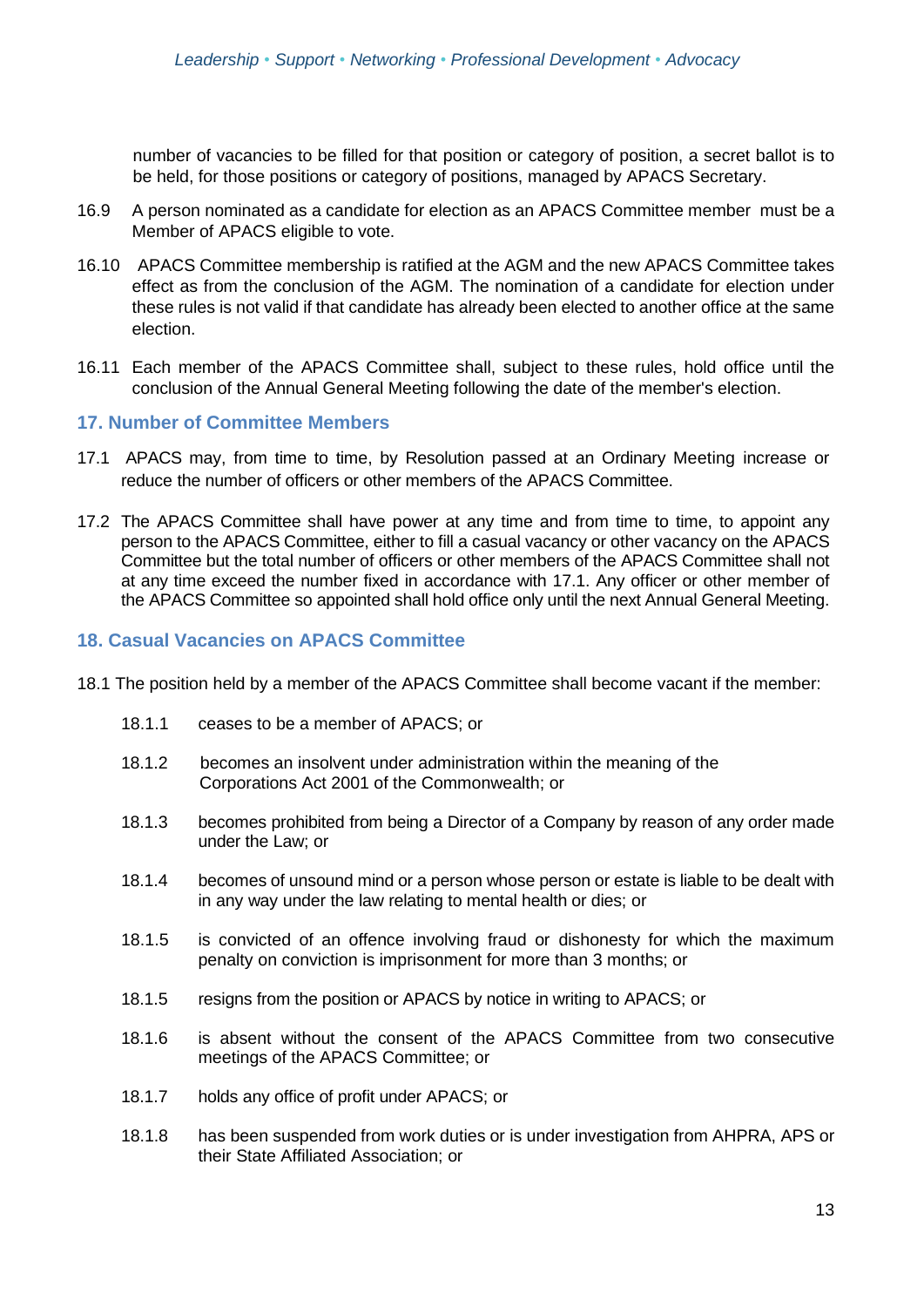18.1.9 is prohibited from being a director of a Company under Part 2D.6 (Disqualification from managing corporations) of the Corporations Act 2001 of the Commonwealth.

#### **19. Filling of Vacancies on APACS Committee**

- 19.1 In the event of not more than two members of the APACS Committee having ceased to be members, the remaining APACS Committee:
	- 19.1.1 may continue to act notwithstanding up to two casual vacancies; but
	- 19.1.2 shall have power to appoint any member of APACS to fill a casual vacancy on the APACS Committee until the next Annual General Meeting.
- 19.2 In the event of more than two APACS Committee members ceasing to be members, the remaining APACS Committee shall immediately arrange for a Special General Meeting to fill the vacancies by election. In the event of the entire APACS Committee resigning, the outgoing APACS Secretary shall arrange for such election.
- 19.3 In the event of more than two APACS Committee members but less than the entire APACS Committee ceasing to be APACS Committee members and APACS Secretary is one of those ceasing to be a APACS Committee member, the remaining APACS Committee members shall appoint an APACS Committee member to arrange a Special General Meeting to fill the vacancies and arrange such election.

#### **20. Removal of APACS Committee member**

- 20.1 APACS in General Meeting may, by resolution, remove any member of the APACS Committee from the office before the expiration of the APACS Committee Member's term of office and may, by resolution, appoint another person to hold office until the expiration of the term of office of the committee member so removed (refer to clauses 11.1 and 18.1).
- 20.2 APACS Committee members to whom a proposed resolution referred to in 20.1 relates must be given twenty-one days' notice in writing of such resolution.
- 20.3 If a member of the APACS Committee to whom a proposed resolution referred to in 20.1 makes representations in writing to APACS Secretary or President (not exceeding a reasonable length) and requests that the representations be notified to the members of APACS, APACS Secretary or the President may send a copy of the representations to each member of APACS or, if the representations are not so sent, the member is entitled to require that the representations be read out at the meeting at which the resolution is considered.

#### **21. APACS Committee meetings and quorum**

- 21.1 The APACS Committee must meet at least 3 times in each period of 12 months between Annual General meetings at such place and time as the APACS Committee may determine.
- 21.2 Additional meetings of the APACS Committee may be convened by the President or by any member of the APACS Committee office-bearers.
- 21.3 Oral or written notice of a meeting of the APACS Committee must be given by APACS Secretary to each member of the APACS Committee at least 5 days (or such other period as may be unanimously agreed on by the members of the APACS Committee) before the time appointed for the holding of the meeting.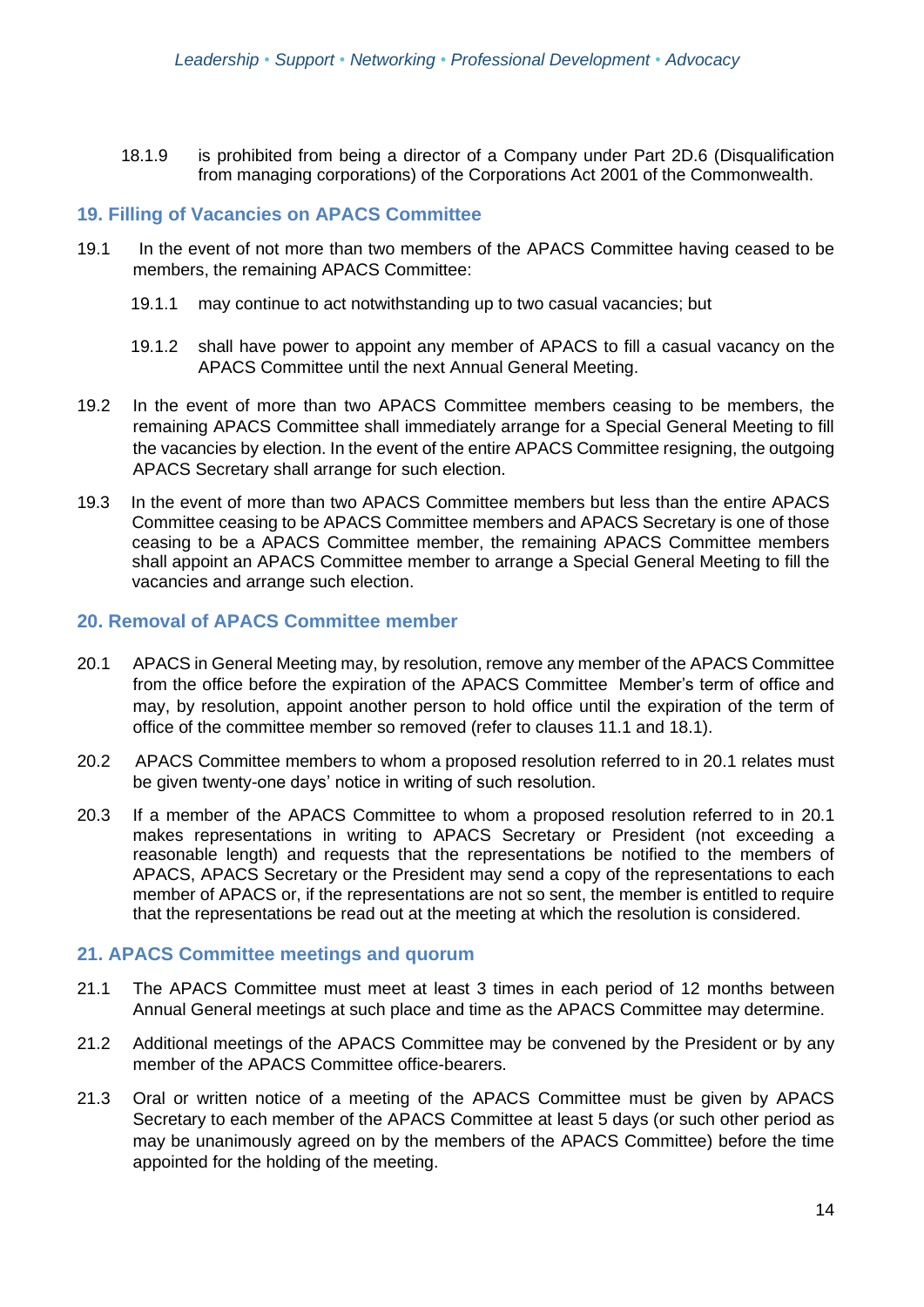- 21.4 Notice of a meeting must specify the general nature of the business to be transacted at the meeting and no business other than that business is to be transacted at the meeting, except business which the APACS Committee members present at the meeting and unanimously agree to treat as urgent business.
- 21.5 Half the members of the APACS Committee plus one constitutes a quorum for the transaction of the business of a meeting of the APACS Committee.
- 21.6 No business is to be transacted by the APACS Committee unless a quorum is present and if, within 15 minutes of the time appointed for the meeting, a quorum is not present, the meeting is to stand adjourned to the same place and at the same hour of the same day in the following week.
- 21.7 If at the adjourned meeting a quorum is not present within 15 minutes of the time appointed for the meeting, the meeting is to be dissolved.
- 21.8 At a meeting of the APACS Committee:
	- 21.8.1 the President or, in the President's absence, an APACS Director (as per clause 14.2) is to Chair the meeting, or
	- 21.8.2 if all of the APACS Directors are absent or unwilling to act, one of the remaining members of the APACS Committee as may be chosen by the members present at the meeting is to Chair the meeting.
- 21.9.1 A resolution in writing signed or assented to by facsimile or other form of electronic communication by all the voting APACS Committee, shall be as valid and effectual as if it had been passed at a meeting of the APACS Committee duly convened and held. Any such resolution may consist of several documents in like form each signed by one or more of the APACS Committee.
- 21.9.2 A resolution which is not assented by all APACS Committee shall be valid so long as a majority of voting APACS Committee Members are in favour and indicate their assent, and all APACS Committee Members eligible to vote receive a notice of the proposed resolution in a timely fashion in the same manner as all other APACS Committee.
- 21.9.3 Without limiting the power of the APACS Committee to regulate its meetings as it thinks fit, a meeting of the APACS Committee may be held where one or more of the APACS Committee is not physically present at the meeting, provided that:
	- 21.9.3.1 all persons participating in the meeting are able to communicate audibly with each other effectively, simultaneously and instantaneously whether by means of telephone or other form of communication.
	- 21.9.3.2 notice of the meeting is given to all the APACS Committee Members entitled to notice in accordance with the usual procedures agreed upon or laid down from time to time by the APACS Committee; and
	- 21.9.3.3 any meeting held where one or more of the APACS Committee Members is not physically present shall be deemed to be held at the place specified in the notice of meeting. Provided a APACS Committee is there present, the meeting shall be deemed to be held at the place where Chair of the meeting is located.
- 21.9.4 The APACS Committee may by Regulations approve any other form of decision making which uses technology or other means provided no person eligible to exercise a vote is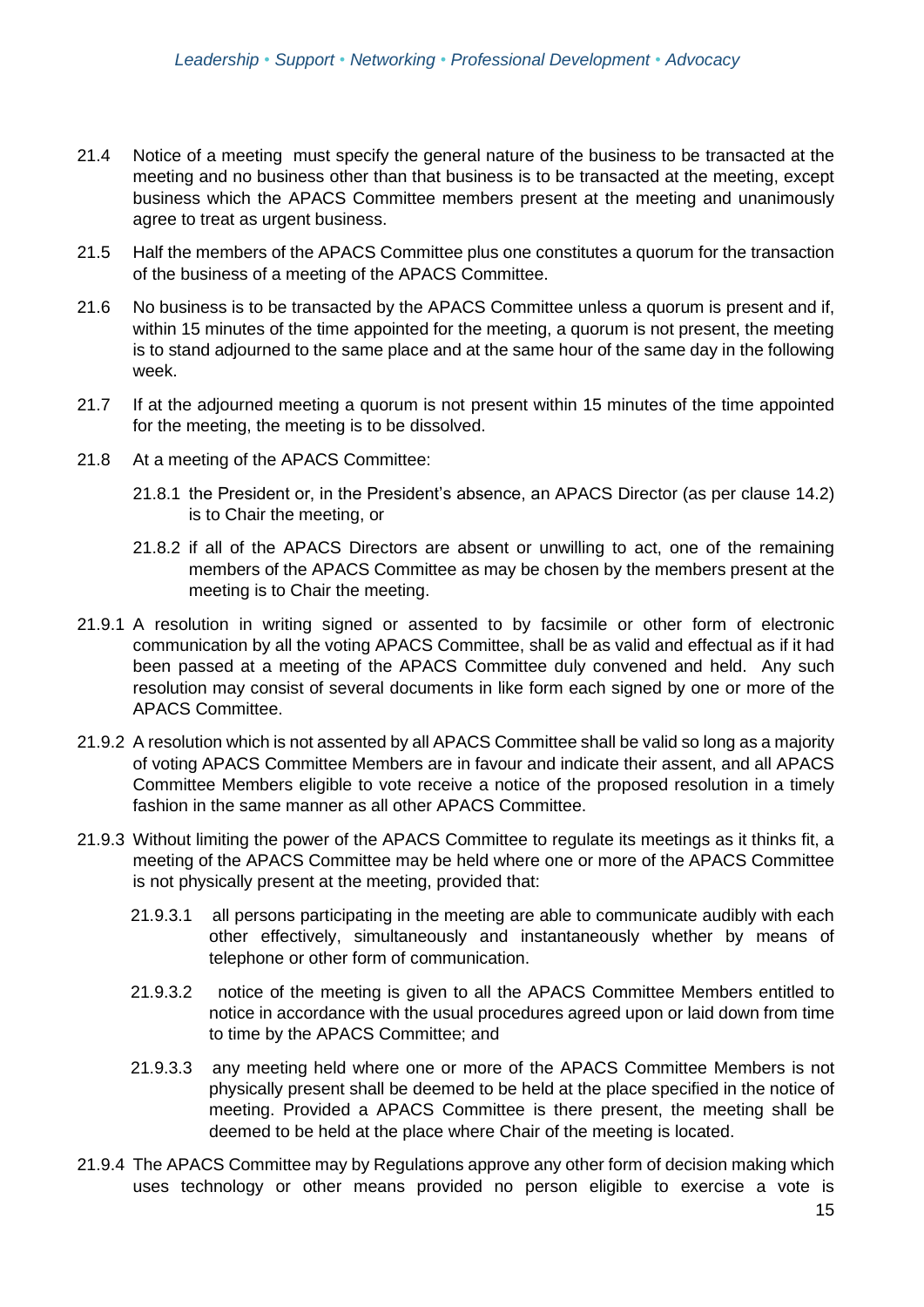disadvantaged or reasonably rendered unable to vote.

- 21.9.5 An APACS Committee Member may not leave a meeting conducted pursuant to this rule by disconnecting his telephone, radio, conference television or other form of communication unless that person has previously obtained the express consent of the Chair of the meeting.
- 21.9.6 An APACS Committee Member shall be conclusively presumed to have been present and to have formed part of the quorum at all times during the meeting by telephone, radio, conference television or other form of instantaneous audio or audio and visual communication unless that person has previously obtained the express consent of the Chair of the meeting to leave the meeting.
- 21.9.7 A minute of the proceedings at a meeting held by telephone, radio, conference television or instantaneous audio or audio and visual communication shall be sufficient evidence of the proceedings and of the observance of all necessary formalities if certified as a correct minute by the Chair of the meeting or by the Secretary if present at the meeting.

#### **22. Delegation by APACS Committee to committees**

- 22.1 The APACS Committee may by resolution at an Ordinary Meeting, delegate to one or more committees (consisting of members of APACS) to carry out activities in line with the objects of APACS as specified by the APACS Committee, other than:
	- 23.1.1 this power of delegation; and
	- 23.1.2 a function which is a duty imposed on the APACS Committee by the Act or by any other law.
- 22.2 Despite any delegation under this clause, the APACS Committee may continue to exercise any function delegated.
- 22.3 Any act or thing done or suffered by a committee acting in the exercise of a delegation under this clause has the same force and effect as it would have if it had been done or suffered by the APACS Committee.
- 22.4 The APACS Committee may by resolution revoke wholly or in part any delegation under this clause.
- 22.5 A committee may meet and adjourn as it thinks proper, and report to the APACS Committee at least quarterly.
- 22.6 Such committees shall hold in trust for APACS and manage any funds allocated to or accrued by them. Such funds shall be properly accounted for and transferred (as directed by the APACS Committee) to APACS at the cessation of the committee's activities.

#### **23. Voting and decisions**

- 23.1 Questions arising at a meeting of the APACS Committee or of any committee appointed by the APACS Committee are to be determined by a majority of the votes of members of the APACS Committee or committee present at the meeting.
- 23.2 Each member present at a meeting of the APACS Committee or of any committee appointed by the APACS Committee (including the person chairing at the meeting) is entitled to one vote but, in the event of an equality of votes on any question, the person chairing may exercise a second or casting vote.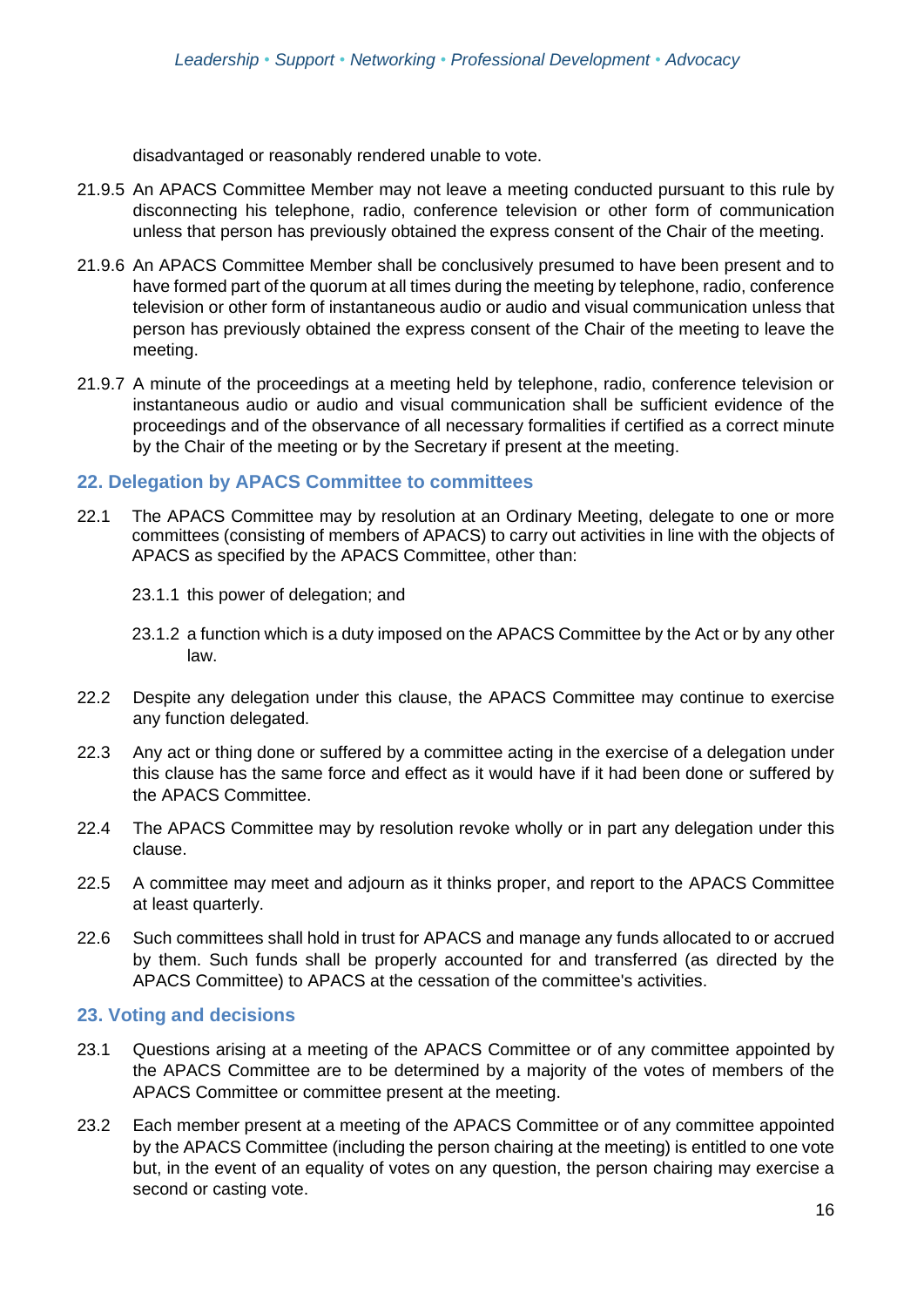23.3 Any act or thing done or suffered, or purporting to have been done or suffered, by the APACS Committee or by a committee appointed by the APACS Committee, is valid and effectual despite any defect that may afterwards be discovered in the appointment or qualification of any member of the APACS Committee or committee.

#### **24. Conflict of interest**

- 24.1. An APACS Committee Member who has a material personal interest in a matter that is being considered at an Ordinary Meeting:
	- 24.1.1 must not vote on the matter;
	- 24.1.2 must not be present while the matter is being considered at the meeting; and
	- 24.1.3 must not be counted in a quorum except in the circumstances set out in the Corporations Act.
- 24.2 An APACS Committee Member must not be taken to be interested or to have been at any time interested in a contract or proposed contract merely because:
	- 24.2.1 where the contract or proposed contract relates to a loan to APACS, the APACS Committee Member has guaranteed or joined in guaranteeing the repayment of the loan or any part of the loan; or
	- 24.2.2 where the contract or proposed contract has been or will be made with or for the benefit of, or on behalf of a body corporate that is related to APACS and the APACS Committee Member is on that body corporate.

## **Part 4 - General Meetings**

#### **25. Annual General Meetings - holding of**

25.1 APACS must hold its Annual General Meeting within 6 months after the close of APACS's financial year.

#### **26. APACS Annual General Meetings - calling of and business at**

- 26.1 Subject to clause [25.](#page-1-5)1 the APACS Annual General Meeting is to be convened on such date and at such place and time as the APACS Committee thinks fit.
- 26.2 The business of the APACS Annual General Meeting shall be:
	- 26.2.1 to confirm the minutes of the last preceding Annual General Meeting and of any Special General Meeting held since that meeting;
	- 26.2.2 to consider the annual financial reports, auditor's report, APACS Committee Members' reports;
	- 26.2.3 to consider any proposed alteration of this Constitution;
	- 26.2.4 in accordance with this Constitution, to declare the result of elections and appointments under this Constitution;
	- 26.2.5 to appoint an auditor, if necessary;
	- 26.2.6 to confirm the APACS Secretary; and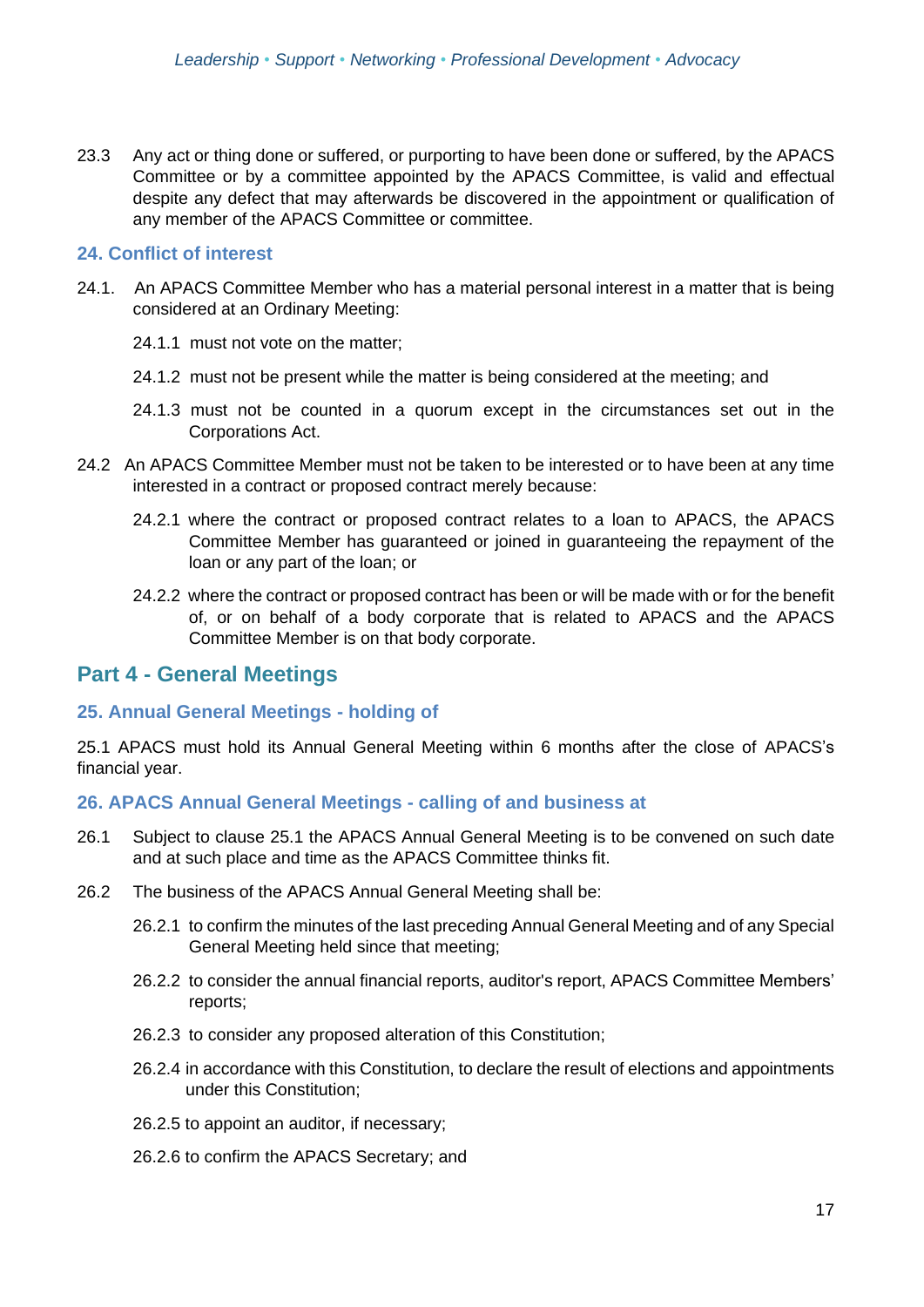- 26.2.7 to transact any other business which ought to be transacted at an Annual General Meeting of which notice has been given in the notice of meeting.
- 26.3 An APACS Annual General Meeting must be specified as such in the notice convening it.
- 26.4 Attendance and participation in a General Meeting:
	- 26.4.1 A Member not physically present at a General Meeting may participate in the General Meeting by use of technology that allows the Member and the Members present at the Meeting to communicate clearly and simultaneously with each other. Visual communication is not necessary.
	- 26.4.2 The APACS Committee must authorize the use of any technology to be used for the purposes of this clause.
	- 26.4.3 A Member participating in a General Meeting under claus[e 26.](#page-1-6)4 is taken to be present at the Meeting and, if the Member votes at the Meeting, is taken to have voted in person.

#### **27. Special General Meetings - calling of and business at**

- 27.1 The APACS Committee may, whenever it thinks fit, convene a Special General Meeting of APACS.
- 27.2 The APACS Committee must, at the request (in writing) of a minimum of 5 % of APACS members, convene a Special General Meeting of APACS.
- 27.3 A request from members for a Special General Meeting:
	- 27.3.1 must state the purpose or purposes of the meeting, and
	- 27.3.2 must be signed by the members making the request, and
	- 27.3.3 must be lodged with APACS Secretary, and
	- 27.3.4 may consist of several documents in a similar form, each signed by one or more of the members making the request.
- 27.4 If the APACS Committee fails to convene a Special General Meeting to be held within 1 month after that date on which a request is lodged with APACS Secretary, any one or more of the members who made the request may convene a Special General Meeting to be held not later than 3 months after that date.
- 27.5 A Special General Meeting convened by a member or members as referred to in subclause [27.](#page-1-7)4 must be convened in the same manner as General Meetings are convened by the APACS Committee.

#### **28. Notice**

- 28.1 Except if the nature of the business proposed to be dealt with at a General Meeting requires a Special Resolution of APACS, APACS Secretary must, at least 14 days before the date fixed for the holding of the General Meeting, give a notice to each member specifying the place, date and time of the meeting and the nature of the business proposed to be transacted at the meeting.
- 28.2 If the nature of the business proposed to be dealt with at a General Meeting requires a special resolution of APACS, APACS Secretary must, at least 21 days before the date fixed for the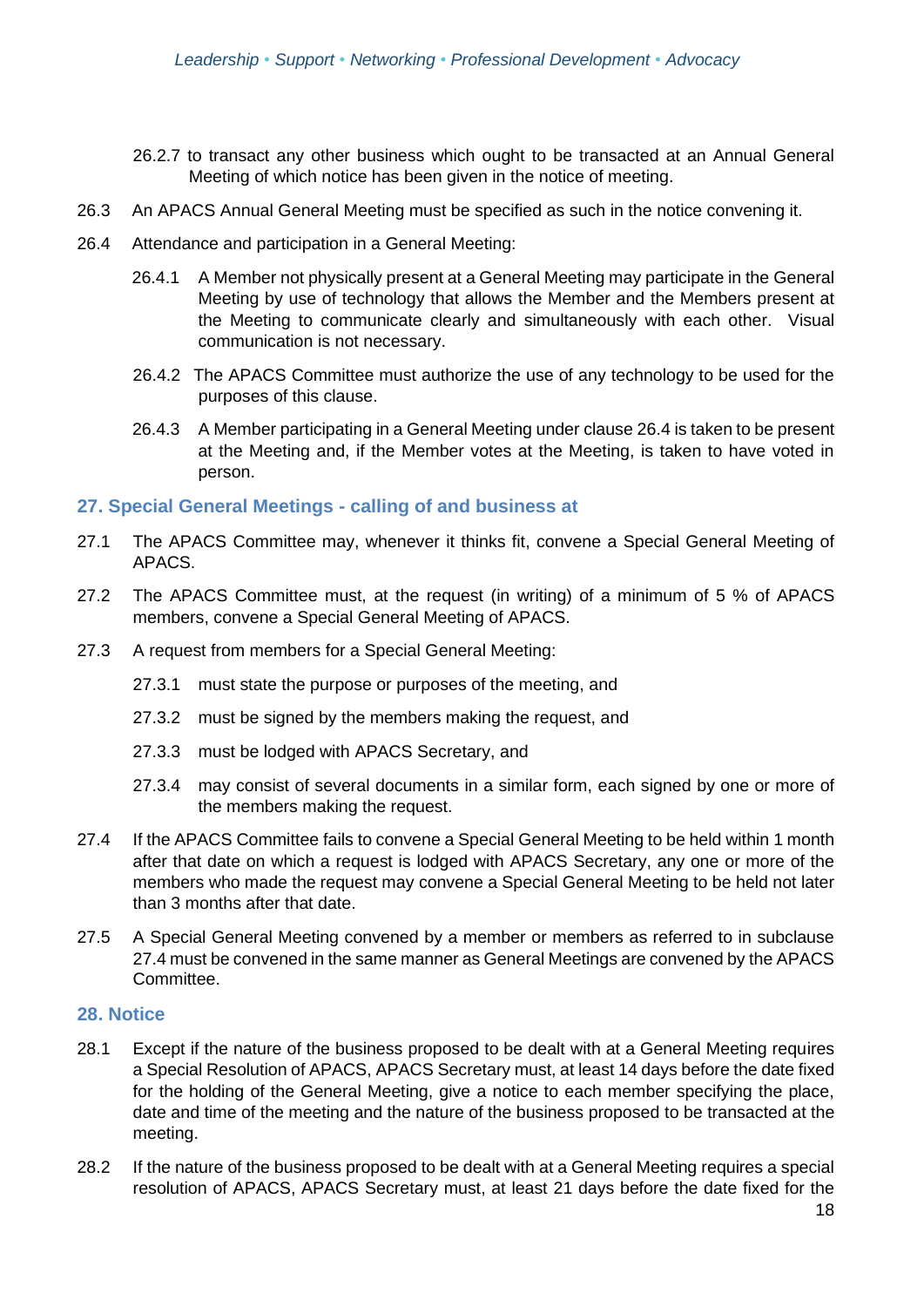holding of the General Meeting, cause notice to be given to each member specifying, in addition to the matter required under subclause 26.1, the intention to propose the resolution as a special resolution.

- 28.3 No business other than that specified in the notice convening a General Meeting is to be transacted at the meeting except, in the case of an annual General Meeting, business which may be transacted under clause [28.](#page-1-8)2.
- 28.4 A member desiring to bring any business before a General Meeting must give notice in writing to APACS Secretary who must include that business in the next notice calling a General Meeting after receipt of the notice.

#### **29. Quorum for General Meetings**

- 29.1 No item of business is to be transacted at a General Meeting unless a quorum of members entitled under this Constitution to vote is present during the time the meeting is considering that item. Members are regarded as present if they are attending at the meeting's venue or attending through electronic communication.
- 29.2 15 members present including those attending through electronic means (being members entitled under this Constitution to vote at a General Meeting) constitute a quorum for the transaction of the business of a General Meeting.
- 29.3 If within 15 minutes after the appointed time for the commencement of a General Meeting a quorum is not present, the meeting:
	- 29.3.1 if convened at the request of members, is to be dissolved, and
	- 29.3.2 in any other case, is to stand adjourned to the same day in the following week at the same time and (unless another place is specified at the time of the adjournment by the person chairing at the meeting or communicated by written notice to members given before the day to which the meeting is adjourned) at the same place.
- 29.4 If at the adjourned meeting a quorum is not present within 15 minutes after the time appointed for the commencement of the meeting, the members present (being at least 15) are to constitute a quorum.

#### **30. Chairperson**

30.1 The President or, in the President's absence, another Director (as per clause 14.2) or a member of the APACS Committee, is to act as chairperson at each General Meeting of APACS.

#### **31. Adjournment**

- 31.1 The chairperson of a General Meeting at which a quorum is present may, with the consent of the majority of members present at the meeting, adjourn the meeting from time to time and place to place, but no business is to be transacted at an adjourned meeting other than the business left unfinished at the meeting at which the adjournment took place.
- 31.2 If a General Meeting is adjourned for 14 days or more, APACS Secretary must give written or oral notice of the adjourned meeting to each member of APACS stating the place, date and time of the meeting and the nature of the business to be transacted at the meeting.
- 31.3 Except as provided in subclauses 31.1 and 31.2, notice of an adjournment of a General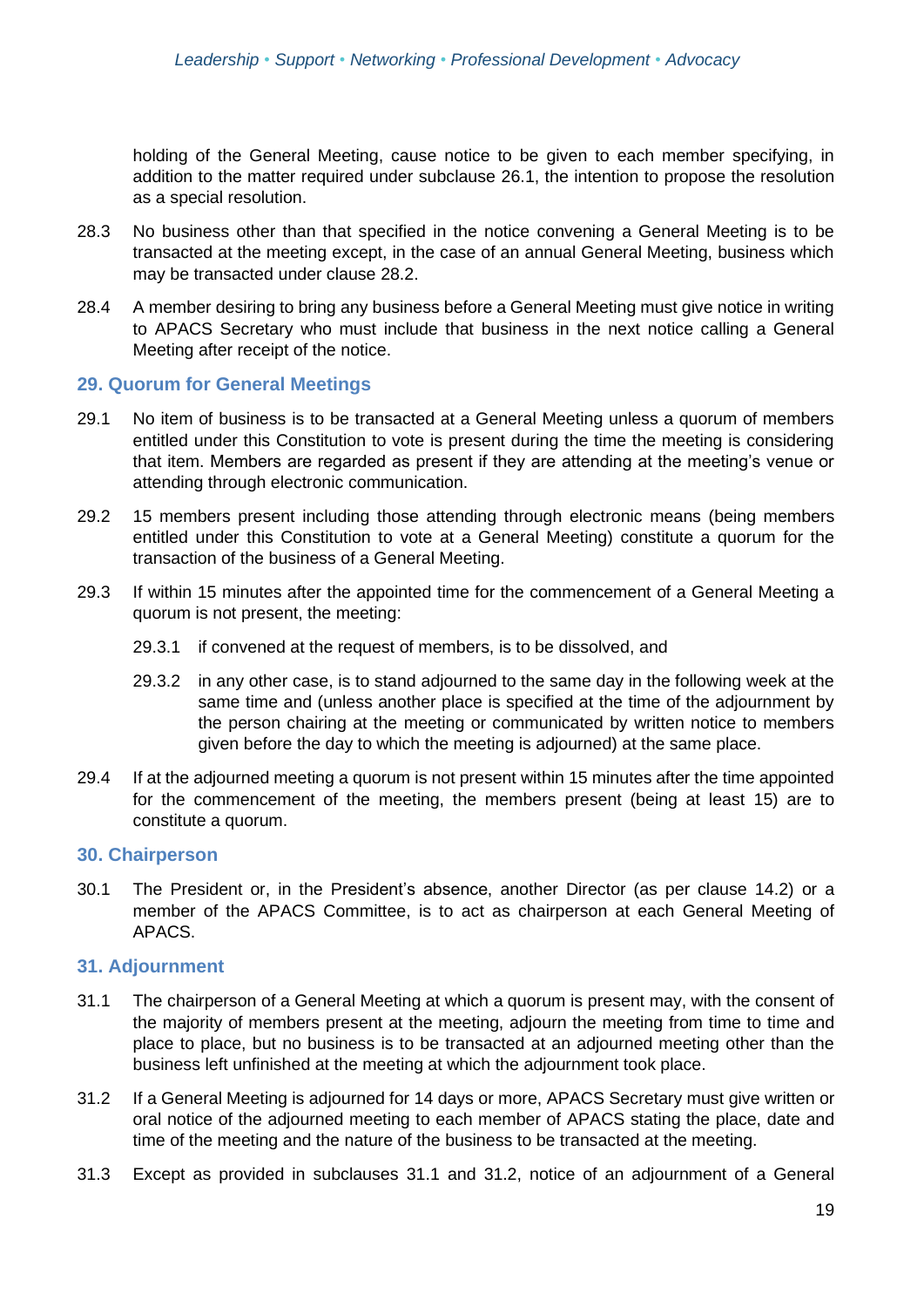Meeting or of the business to be transacted at an adjourned meeting is not required to be given.

#### **32. Making of decisions**

- 32.1 A question arising at a General Meeting of APACS is to be determined by either:
	- 36.1.1 a show of hands or voice identification; or
	- 32.1.1 by a ballot if on the motion of the chairperson or by 5 or more members present at the meeting it is decided that the question should be determined by a ballot of members attending the meeting either in person or by electronic means.
- 32.2 If the question is to be determined by a show of hands or voice identification, a declaration by the chairperson that a resolution has, on a show of hands, been carried or carried unanimously or carried by a particular majority or lost, or an entry to that effect in the record of minutes of APACS, is evidence of the fact without proof of the number or proportion of the votes recorded in favor of or against that resolution.
- 32.3 If the question is to be determined by a ballot, the ballot is to be conducted in accordance with the directions of the Chairperson.
- 32.4.1 Motions may be determined by electronic voting or by postal voting or other appropriate use of technology.
- 32.4.2 The APACS Committee will determine at its absolute discretion when and how a motion will be determined by postal vote, electronic voting, or using other technology.
- 32.4.3 If postal and electronic voting is used the procedures shall be consistent with the Act, or where the Act is silent, according to procedures set by the APACS Committee from time to time.
- 32.5 Evidence of resolutions:
	- 32.5.1 Unless a poll is demanded, a declaration by the Chair that a Resolution has on a show of hands or voice identification been carried or carried unanimously, or by a particular majority, or lost, and an entry to that effect in the record of the minutes of the proceedings of the company, is conclusive evidence of the fact without proof of the number or proportion of the votes recorded in favour of or against the Resolution.

#### **33. Changes to the constitution**

33.1 Changes to the APACS constitution can only be done by special resolution at an APACS Annual General Meeting or a Special General Meeting.

#### **34. Special resolutions**

A special resolution must be passed by at least three quarters (75%) of the votes cast by members (either on a show of hands at a meeting and/or by inclusion of proxies (if on a poll) being in favor of the resolution.

#### **35. Voting**

- 35.1 At a General Meeting of APACS, a member has one vote only.
- 35.2 In the case of an equality of votes on a question at a General Meeting, the Chairperson of the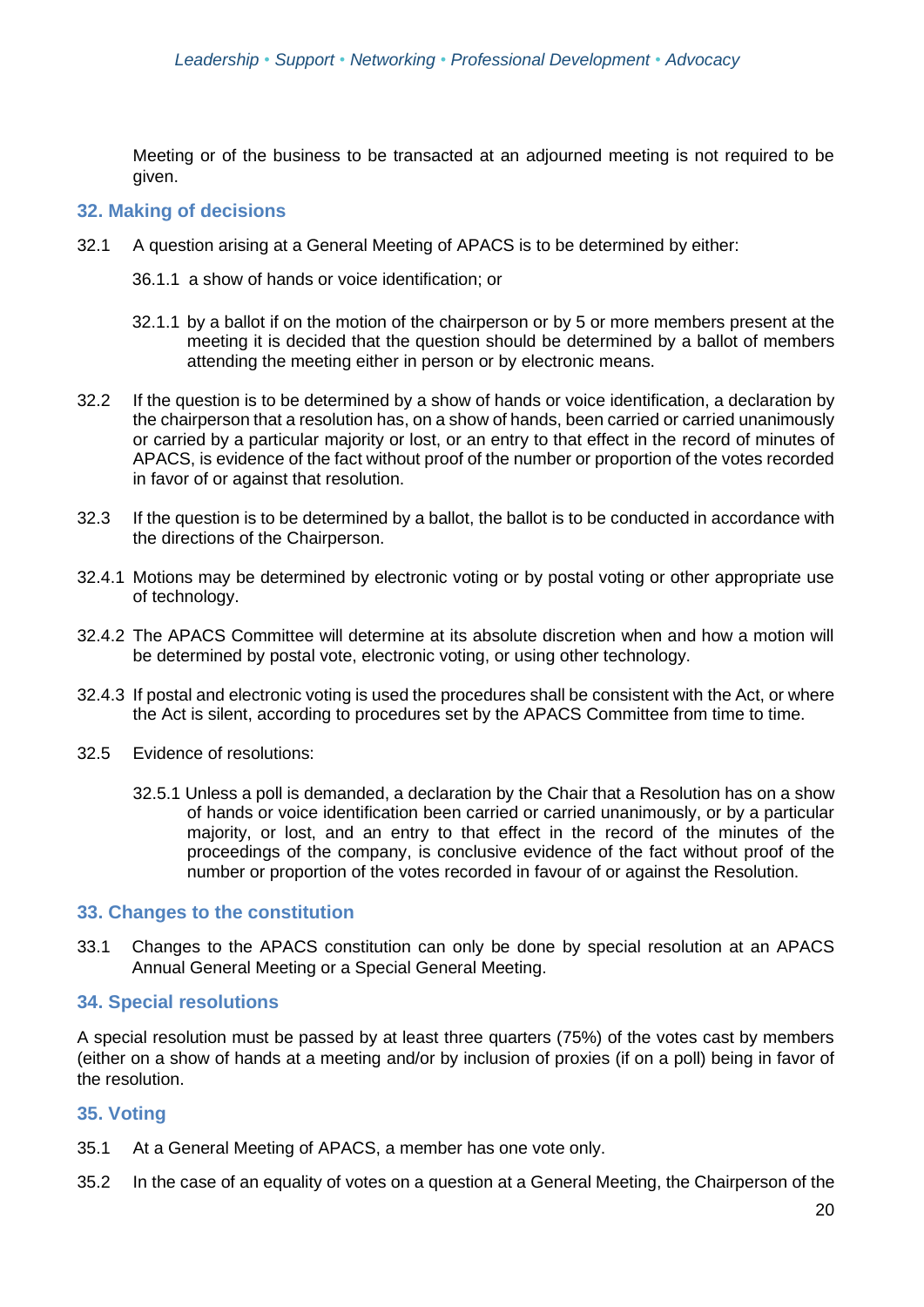meeting is entitled to exercise a second or casting vote.

35.3 A member is not entitled to vote at any General Meeting of APACS unless all money due and payable by the member to APACS has been paid.

#### **36. Proxy votes**

Proxy voting must not be undertaken at an Ordinary Meeting. Proxy voting is an option for Special General Meetings or Annual General Meetings (as per APACS Regulations).

#### **37. Ballots**

APACS may hold an electronic ballot to determine any issue or proposal (other than an appeal under clause 12).

## **Part 5 – Miscellaneous**

#### **38. Insurance**

APACS must effect and maintain insurance for the APACS Committee, APACS activities, State Affiliated Association Committees and State Affiliated Association activities.

#### **39. Funds - source**

- 39.1 The funds of APACS are to be derived from annual subscriptions of members and entrance fees, donations and other sources determined by the APACS Committee subject to any resolution passed by APACS.
- 39.2 All money received by APACS must be deposited as soon as practicable and without deduction to the credit of APACS's bank or other authorised deposit-taking institution account.
- 39.3 APACS must, as soon as practicable after receiving any money, issue an appropriate receipt.

#### **40. Funds - management**

- 40.1 Subject to any resolution passed by APACS at a General Meeting, the funds of APACS are to be used in pursuance of the objects of APACS in such manner as the APACS Committee determines.
- 40.2 All cheques, drafts, bills of exchange, promissory notes, funds transfers and other negotiable instruments must be signed physically or electronically by any 2 members of the APACS Committee or employees of APACS, being members or employees authorised to do so by the APACS Committee.

#### **41. Custody of records**

- 41.1 Except as otherwise provided by this constitution, APACS Secretary must keep in his or her custody or under his or her control all records, books and other documents relating to APACS.
- 41.2 Records, books and other documents will be retained according to relevant legislation, and where there is no legislative requirement, for at least seven (7) years.

#### **42. Inspection of records**

42.1 The following documents must be open to inspection, free of charge, by a Member of APACS at any reasonable hour: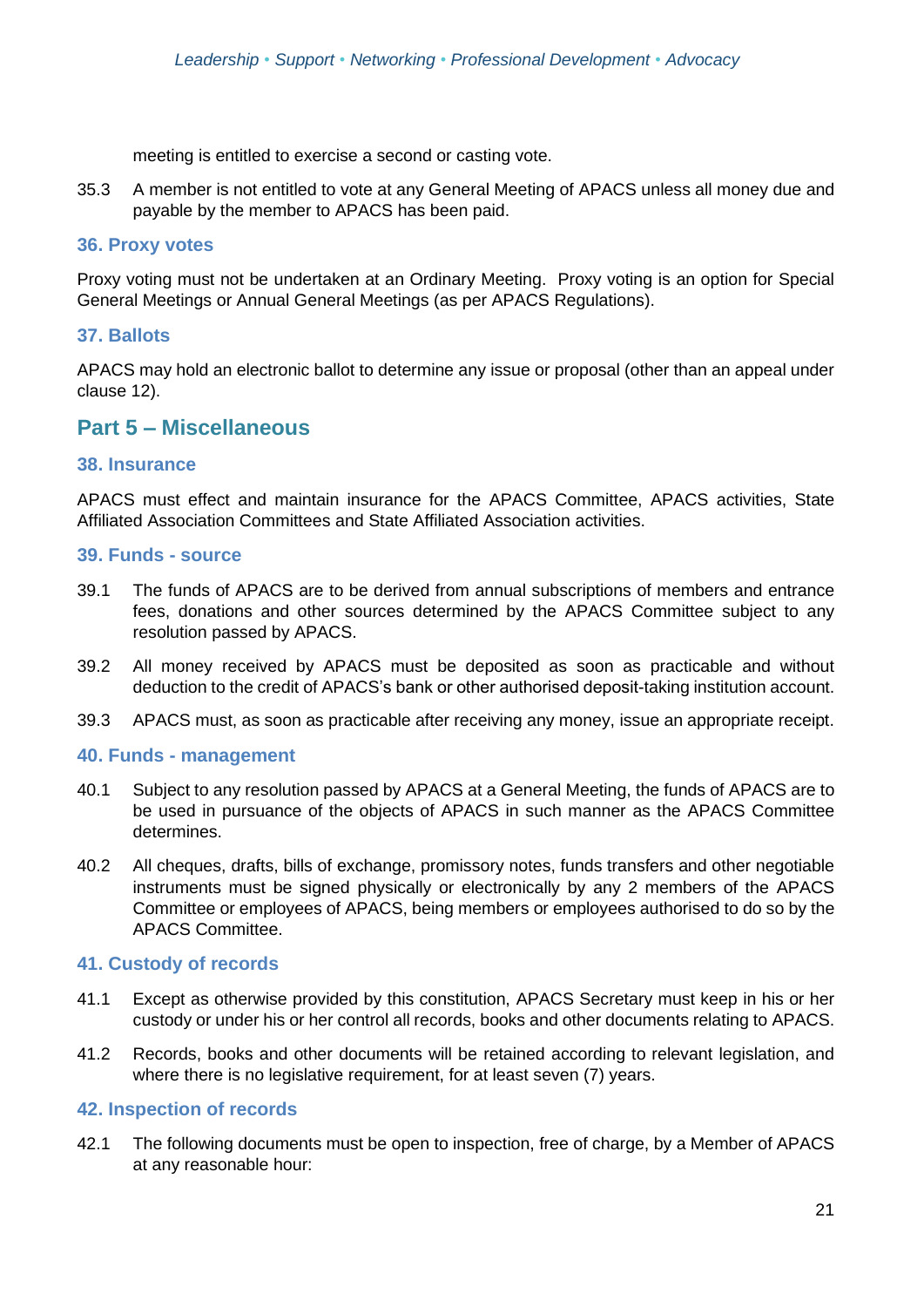- 42.1.1 the constitution,
- 42.1.2 annual reports,
- 42.1.3 audited financial records,
- 42.1.4 minutes of all general or special meetings of APACS.
- 42.2 Subject to sections 253N and 251B of the Act, the APACS Committee will determine from time to time whether and to what extent, and at what time and place and under what conditions, the accounting and other records of APACS, other than those in clause 42.1, will be open to inspection by members other than APACS Committee Members. No Member other than an APACS Committee Member has the right to inspect any accounting or other records of APACS except as provided by law or under clause 42.1 or authorized by the APACS Committee or by a resolution passed at a General Meeting.

#### **43. Service of notices**

- 43.1 For the purpose of this Constitution, a notice may be served on or given to a person:
	- 43.1.1 by delivering it to the person personally, or
	- 43.1.2 by sending it by pre-paid post to the address of the person, or
	- 43.1.3 by sending it by electronic transmission to an address specified by the member.

#### **44. Financial Records**

- 44.1 The financial year of APACS commences on 1 July and end on the following 30 June.
- 44.2 The APACS Committee must publish for the last financial year ended before the Annual General Meeting copies of every:
	- 44.2.1 Report of the APACS Committee for the year;
	- 44.2.2 Annual financial report for the last financial year ended before the Annual General Meeting; and
	- 44.2.3 Report of the auditor or auditors on the financial report as required by the Act.

#### **45. Auditor**

If a qualified auditor must be appointed, their duties are regulated in accordance with the Act.

#### **46. Indemnity**

46.1 Except to the extent that it is prohibited from doing so by the Act, APACS indemnifies every person who is or has been an APACS Committee member, auditor or employee against any liability incurred by him or her in defending any proceedings, whether civil or criminal, in which judgment is given in their favour or in which they are acquitted or in connection with any application under the Act in which relief is granted to them by the court in respect of any negligence, default, breach of duty or breach of trust (other than willful default or negligence) in carrying out the duties of their office: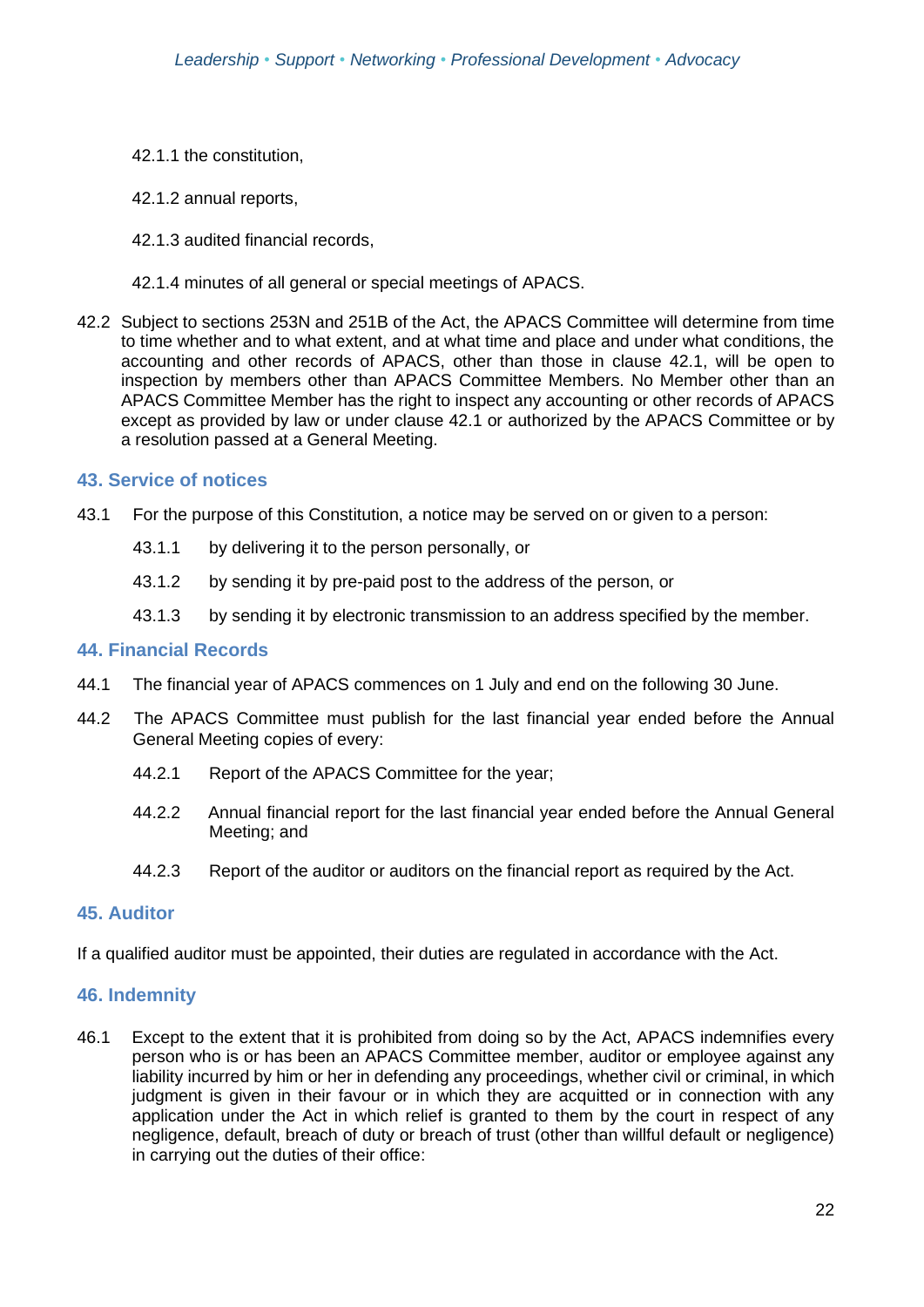- 46.1.1 Arising out of the conduct of the business of APACS or incurred in that capacity; and
- 46.1.2 For legal costs incurred in connection with proceedings relating to, or in defending an action for a liability incurred in, that capacity; and unless the liability arises out of conduct on the part of the Director or employee which involves a lack of good faith, or a liability for a pecuniary penalty or compensation order under the Act.

#### **47. State Affiliated Associations**

- 47.1 The APACS Committee has the power to establish and maintain a relationship with State Affiliate Associations, through Regulations, a Memorandum of Understanding or other instrument, for the purpose, directly or indirectly, of furthering the Objects of APACS as set forth in this Constitution.
- 47.2 The APACS Committee may consider applications from, or initiate an approach to, relevant associations which are incorporated associations primarily concerned with school psychology or school counselling with at least 10 members and share the objectives of the APACS.
- 47.3 The APACS Committee, after due diligence, has the power to formally approve an association as a State Affiliated Association by a simple majority at a meeting where 21 days' notice of motion has been given.
- 47.4 Each State Affiliated Association shall be entitled to have a representative on the APACS Committee in addition to any members of the State Affiliated Associations who are elected to the APACS Committee or Committee positions.
- 47.5 Subject to clause 16, members of State Affiliated Associations are eligible to nominate for election to positions on the APACS Committee.
- 47.6 Each State Affiliated Association will agree to pay APACS an affiliation fee for each member as set from time to time by the APACS Annual General Meeting.
- 47.7 An association will cease to be a State Affiliated Association if it: ceases to operate, fails to pay affiliation fees for more than 2 years, or either or both parties formally decide to terminate the affiliation agreement.
- 47.8 All members of the State Affiliated Associations shall automatically become members of APACS.
- 47.9 State Affiliated Associations are to act in good faith and with loyalty to ensure the maintenance and enhancement of APACS, its standards, quality and reputation for the collective and mutual benefit of the Members.
- 47.10 State Affiliated Associations are to comply at all times with all requirements that may be imposed on it by applicable State or Commonwealth law.

#### **48. Dissolution**

48.1 If, upon the winding up or dissolution of APACS, there remains after the satisfaction all debts and liabilities of any property or funds whatsoever, such property will not be paid to or distributed among the Members of APACS but will be given or transferred to each active State Affiliated Association on a prorata basis based on that State Affiliated Association's current membership numbers.